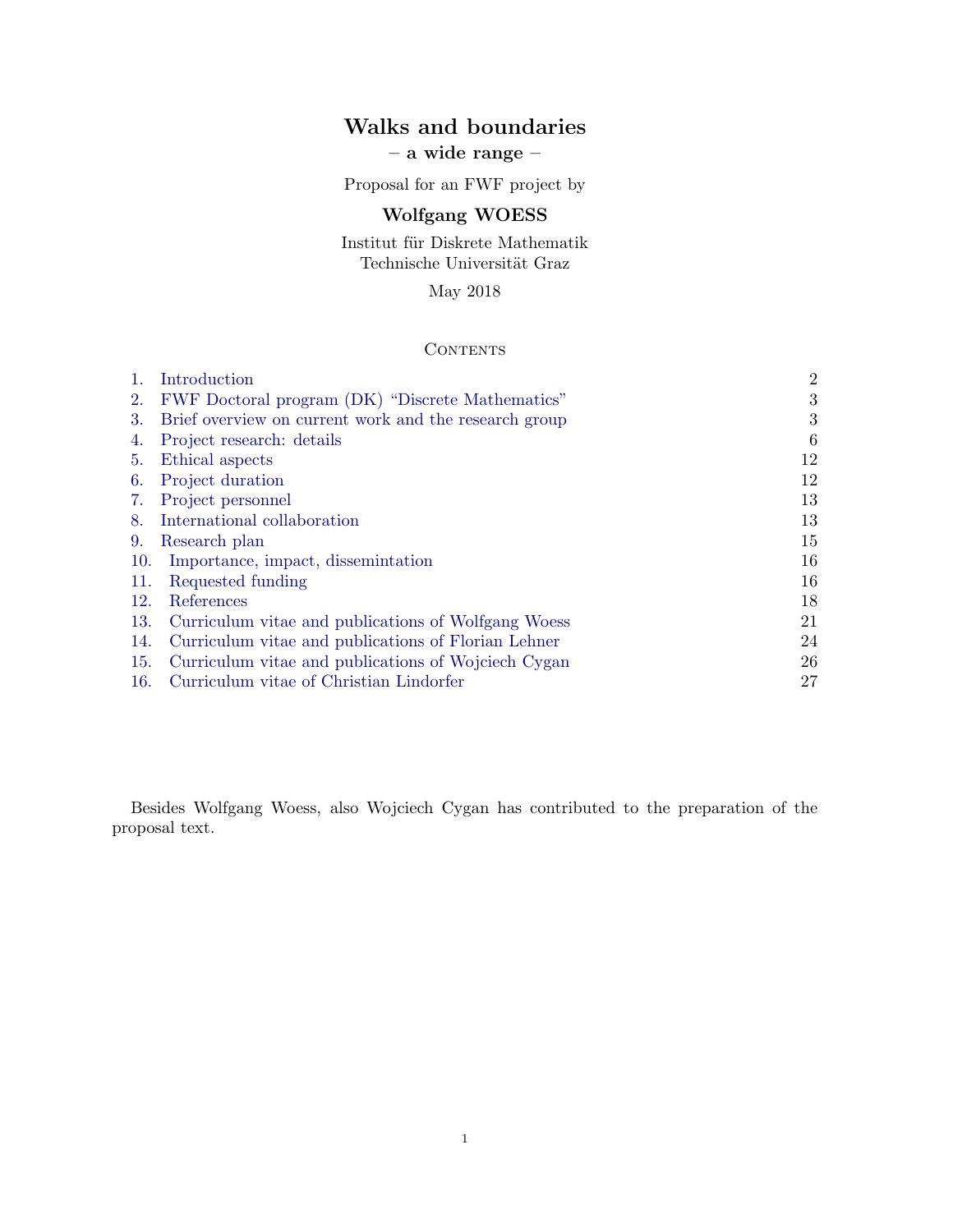### 1. INTRODUCTION

The three FWF projects "Asymptotic properties of random walks on graphs" (P15577, years 2002–2006), "Random walks, random configurations, and horocyclic products" (P19115, years 2006–2011) and "Hyperbolic structures in stochastics, graph theory and topology" (P24028, years 2012–2017) have served as the crucial "backbone" for building and maintaining a research group in my areas of research at Graz University of Technology. Each of those projects was equipped with the funding for one PostDoc and one PhD student, but the group had up to 12 members, slightly varying throughout the years.

For more on this "backbone" function, please see the *Statement on the overall impact of the project* in *§*II.1.1, as well as the outline of the *funding principles* in *§*II.3.3 of the enclosed *final report* of P24028-N18. This report is also available at

### http://www.math.tu-graz.ac.at/~woess/final-report-P24028.pdf

I am again applying to the FWF for one PostDoc and one PhD position, for a period of 3,5 years.

There are at least two possible candidates for the PostDoc position, namely **Dr. Wojciech Cygan,** who already was PostDoc in my group from October 2015 to July 2017 (within the previous project as well as with temporary NAWI Graz funding). Collaboration with him, on the level of publications as well as on the one of scientific exchange was fruitful and pleasant. He stands for a more analytical approach to probabilistic parts of this proposal, where he has had an excellent training in the Wroław school, of which I have a very high esteem.

The other candidate is **Dr. Florian Lehner**, whom I had already indicated as a possible PhD candidate for the preceding project. He had gotten another PhD position at TU Graz (with my colleague H. Wallner from the Geometry Institute) but was anyway extremely autonomous in pursuing his research, so far concentrated mostly on infinite graph theory, with several interests in random structures. He was a recipient of several awards, see his web-page

## http://www.florian-lehner.net/

Currently he is a PostDoc with *Agelos Georgakopoulos* at Warwick University, with a Schrödinger fellowship of the FWF which includes funding of a 1 year return phase which he plans to pursue in my working group. Thereafter I would be pleased to have him for a further period of time.

There is also at least one very good candidate for the PhD position, my new (since April 2018), excellent student **Christian Lindorfer**, currently funded for 23 months, whom I oriented towards working on self-avoiding walks.

As one can see, already the range of topics represented by these three persons is quite diverse: in fact, I like bringing together different directions within my working group, as one can see, for example, from the report on P24028. So far, this has been fruitful and, I believe, also successful.

The five topics of this new project are all concerned with "walks", random walks and related stochastic processes in the first four, and deterministic (combinatorial) with an outreach to Statistical Physics in the last one. Boundaries are present in all of them: as the state space in topic **A**, as Poisson, resp. Martin boundaries in topics **B, C, D**, and as the space of ends in topic **E**. In all cases, they are also geometric boundaries. The involved methods range from probabilistic, analytic, potential theoretic to combinatorial and formal language–theoretic.

The range of themes that we intend to investigate are the following.

**A.** Ultrametric spaces arise as boundaries of trees. On such spaces, there is a family of natural isotropic Markov processes, induced by so-called *hierarchical Laplacians.* The plan is to combine random perturbations of those operators with random environment in the sense of randomising the underlying tree.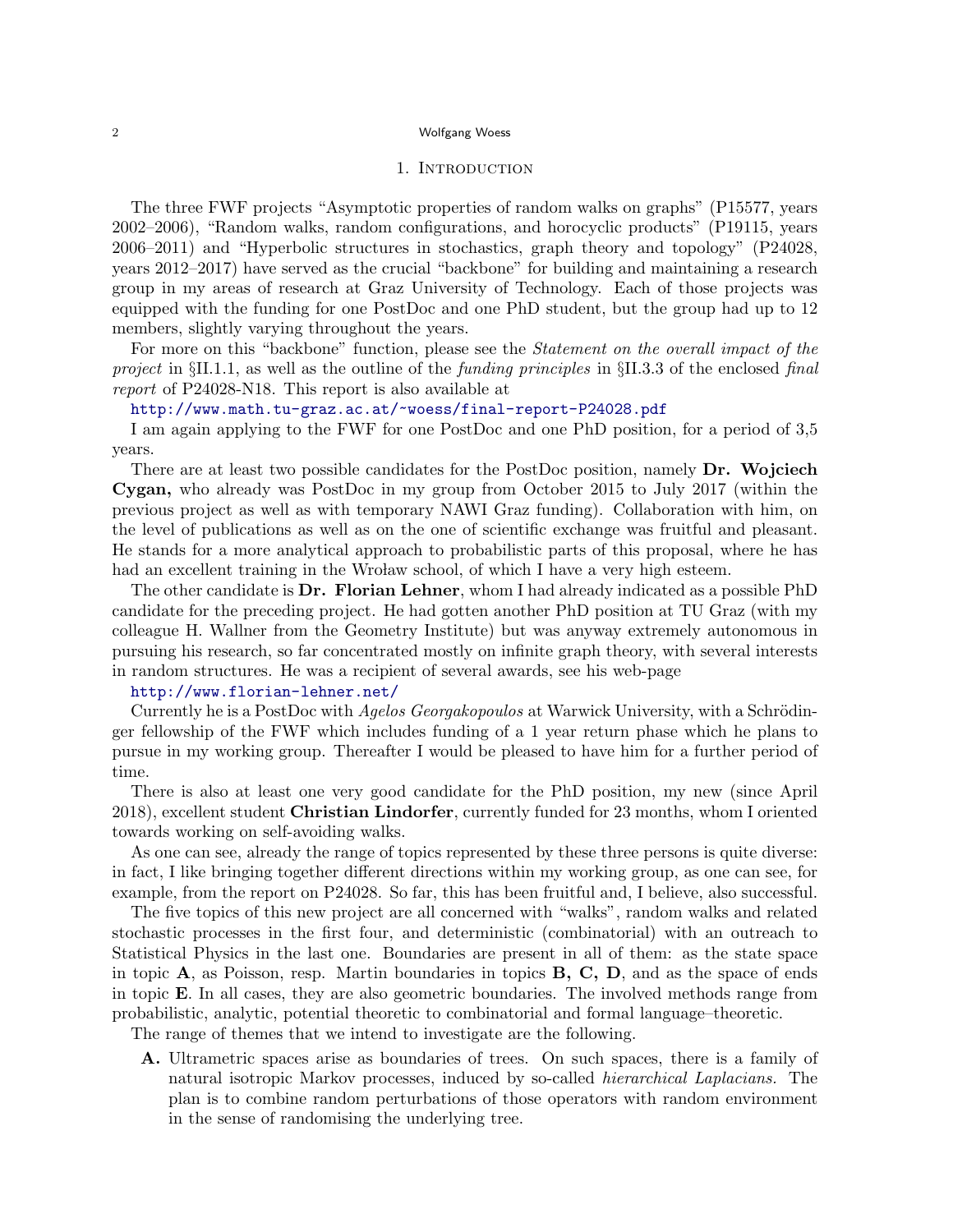#### Walks and boundaries 3

- **B.** *Branching random walk* studies the evolution of a population which moves according to random walk, while increasing according to a Galton-Watson process. We intend to study the random sequence of the empirical distributions of the population and their boundary behaviour on trees and groups, in particular hyperbolic groups.
- **C.** A basic example of a *strip complex* is "sliced hyperbolic plane", where the hyperbolic upper half plane is subdivided into isometric horizontal strips. The associated Laplace operators satisfy a Kirchhoff type condition at the gluing lines, where the space is singular. The aim is to describe the associated Martin boundary in detail.
- **D.** In purely discrete environment, a topic related with Martin boundary concerns the general integral representation of *λ-polyharmonic functions.* Here, the plan is to address polyharmonic functions on trees also beyond the nearest neighbour case, in particular on virtually free groups, and subsequently on hyperbolic groups.
- **E.** At first glance seemingly rather different, but part of my "panorama" in a natural way, is to study the nature of the language associated with *self-avoiding walks* on vertextransitive graphs, in particular Cayley graphs of groups.

More details will be given below in *§*4. Can this project lead to some breakthrough? This is of course very hard to foresee; the appreciation of new mathematical results as being a breakthrough is related not only to their depth (maybe the depth is not even a decisive issue), but also to current trends, celebrity of the author, and so on (even randomness in the results' reception), and I have had several experiences in these respects. In any case, I believe that the research which I am proposing concerns serious mathematics leading to results that may be perceived to be important. The details of the project description in *§*4 constitute a honest effort to reply to those issues without unnecessary boasting.

## 2. FWF Doctoral program (DK) "Discrete Mathematics"

This "Doktoratskolleg" (equivalent of the German "Graduiertenkolleg") was established in 2010. It is a joint project of currently 11 mathematicians from TU Graz and the Universities of Graz (KFU) and Leoben (MUL), with substantial funding from the FWF and from  $TU +$ KFU for up to 12 years. The PhD students are internationally recruited. In the current phase, the salaries plus generous travel allowances for 9 of them are funded by FWF, 2 positions are directly funded by TU and one by KFU, and in addition there are up to 11 associated PhD students with salaries from different sources, but with the same travel allowances, etc. I am the speaker of this program. For more details, see

### http://www.math.tugraz.at/discrete

Already in my previous project FWF-P24028, the project employees have interacted strongly with this doctoral program, with mutual benefits. It is clear that this will apply to the present project as well.

### 3. Brief overview on current work and the research group

The current & recent work within my research group is documented to a good extent in the enclosed final report of FWF P24028 and will not be repeated here in all details. Please see also the list of publications which is part of that report.

With the beginning of 2016, the two small institutes of *Optimisation and Discrete Mathematics* and *Institute of Mathematical Structure Theory* have been merged into one bigger *Institute of*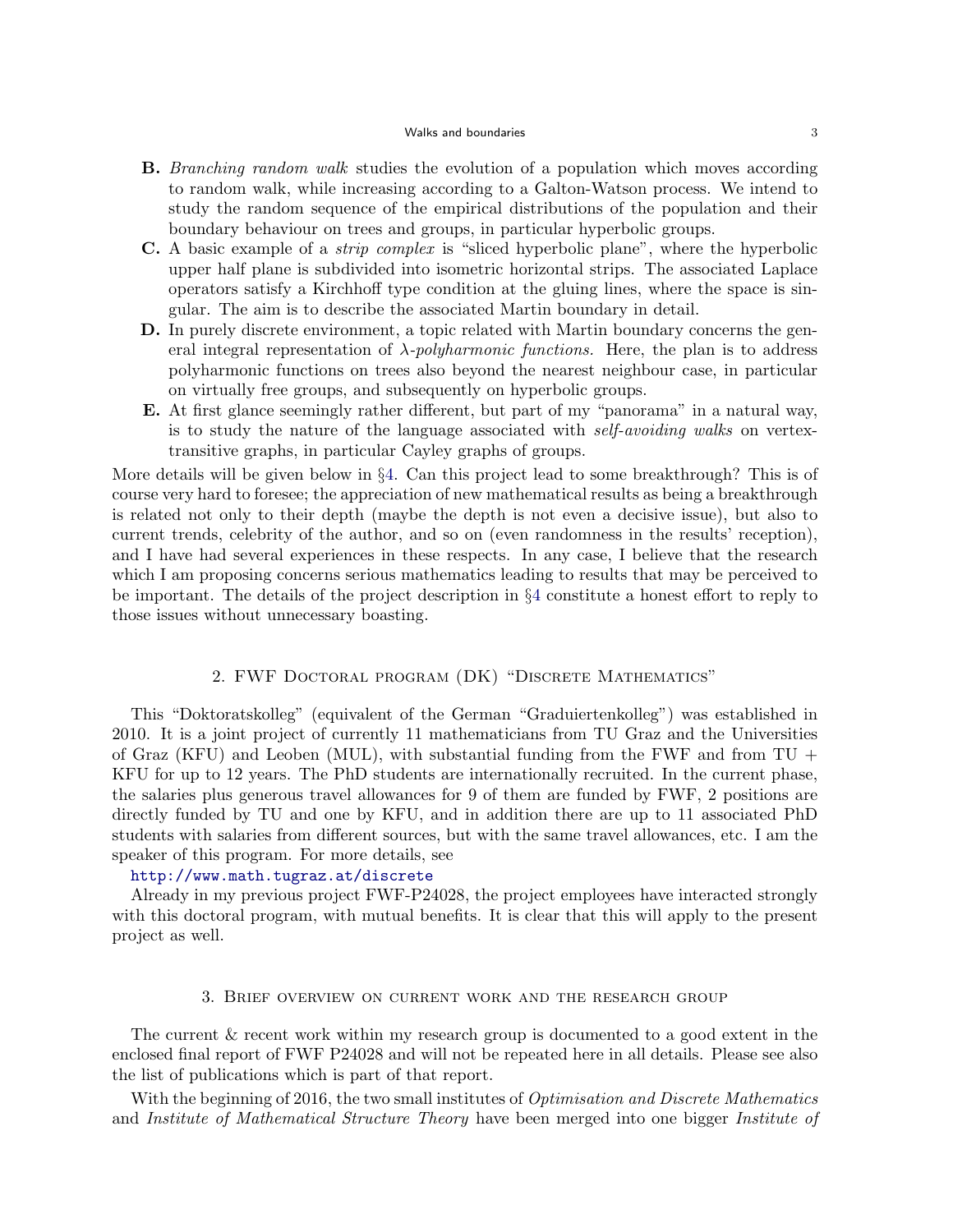*Discrete Mathematics.* I was its head until recently; starting with 2018 this is my colleague **Mihyun Kang** from the sister half of the institute, who is working on random graphs and related topics, so that our interests have several meeting points. What formerly was the Institute of Mathematical Structure Theory now consists of the two working groups *Structure Theory and Stochastics,* led by myself, and *Non-commutative structures,* led by **Franz Lehner**.

Currently, the working group *Structure Theory and Stochastics* consists of the following persons. For each of them, I give a short outline of the work and some recent publications.

**Wolfgang Woess**, professor. My own scientific work in the last 5 years has been concentrating on the following themes, in part of course already present in the proposal for the previous project.

• The study of *context-free languages* in relation with finitely generated groups is a theme which I re-visit at irregular intervals, in part in collaboration with *Tullio Ceccherini-Silberstein* [C-W], [W3]: My last work on these topics now dates back to 2012, but I am again coming back to the theme formal languages – walks on groups, see topic  $\bf{E}$  of this proposal.

• Since quite some time, I am collaborating with *Marc Peigné* (Tours) on *stochastic dynamical systems*, that is, iteration of random i.i.d. Lipschitz mappings on a proper metric space, see [P-W1], [P-W2]. The current interest in this topic is related with multidimensional *random walks with reflections* of different types, where the methods used in the work with Peigné prove to be of significant use. See below *(Judith Kloas)*.

*•* Brownian motion on *strip complexes,* in particular *treebolic space* has been a long and difficult project of mine in collaboration with *Alexander Bendikov, Laurent Saloff-Coste and Maura Salvatori* [B-S-S-W1], [B-S-S-W2], [B-S-S-W3]. This work is basically concluded, but one interesting part (Martin boundary of sliced hyperbolic plane) is still to be studied, possibly in collaboration with *Sara Brofferio* besides *Alexander Bendikov.*

• Ultra-metric spaces arise as boundaries of trees. Based on an approach of *A. Bendikov*, whose clever simplicity allows to obtain a variety of new results, *isotropic jump processes* have been studied by *Bendikov, Cygan, Grigor'yan, Pittet* and others, see in particular [B-G-P-W] and [B-C-W], were I had the opportunity to contribute to this attractive research.

• The Martin boundary for random walks on trees stood at the beginning of my collaboration with *Massimo Picardello* more than 3 decades ago. Very recently, we have again begun to do joint research on boundary integral representations for *λ*-harmonic functions on trees [Pi-W].

• Further recent work of mine concerns a collaboration with my former PostDoc (now senior lecturer at Univ. Sydney) *James Parkinson* on regular sequences in affine buildings, work on potential theoretic issues (Riesz measures) on trees and the clarification of its relation with the hyperbolic disk, and a digression into information theory, again related with trees. See the list of publications in my CV (*§*13).

**Daniele D'Angeli,** assistant professor with habilitation. He has been one of the most successful "acquisitions" of my research group thanks to the preceding FWF project P24028. Daniele was a PhD student of *Tullio Ceccherini-Silberstein* at University of Rome-I, where he graduated in 2008. After several other international experiences, he came to Graz in 2013 within my previous FWF project and is now assistant professor in my institute. He works very successfully on various aspects of *automata groups* in the sense of *Grigorchuk, Sidki* and others, a very active topic. His multiple research contributions are featured in the enclosed *final report* of FWF P24028. Let me cite here two recent papers related with boundary actions and limit spaces of automaton groups and self-similar groups [Bo-D-N], [D-G-K-P-R]. These topics add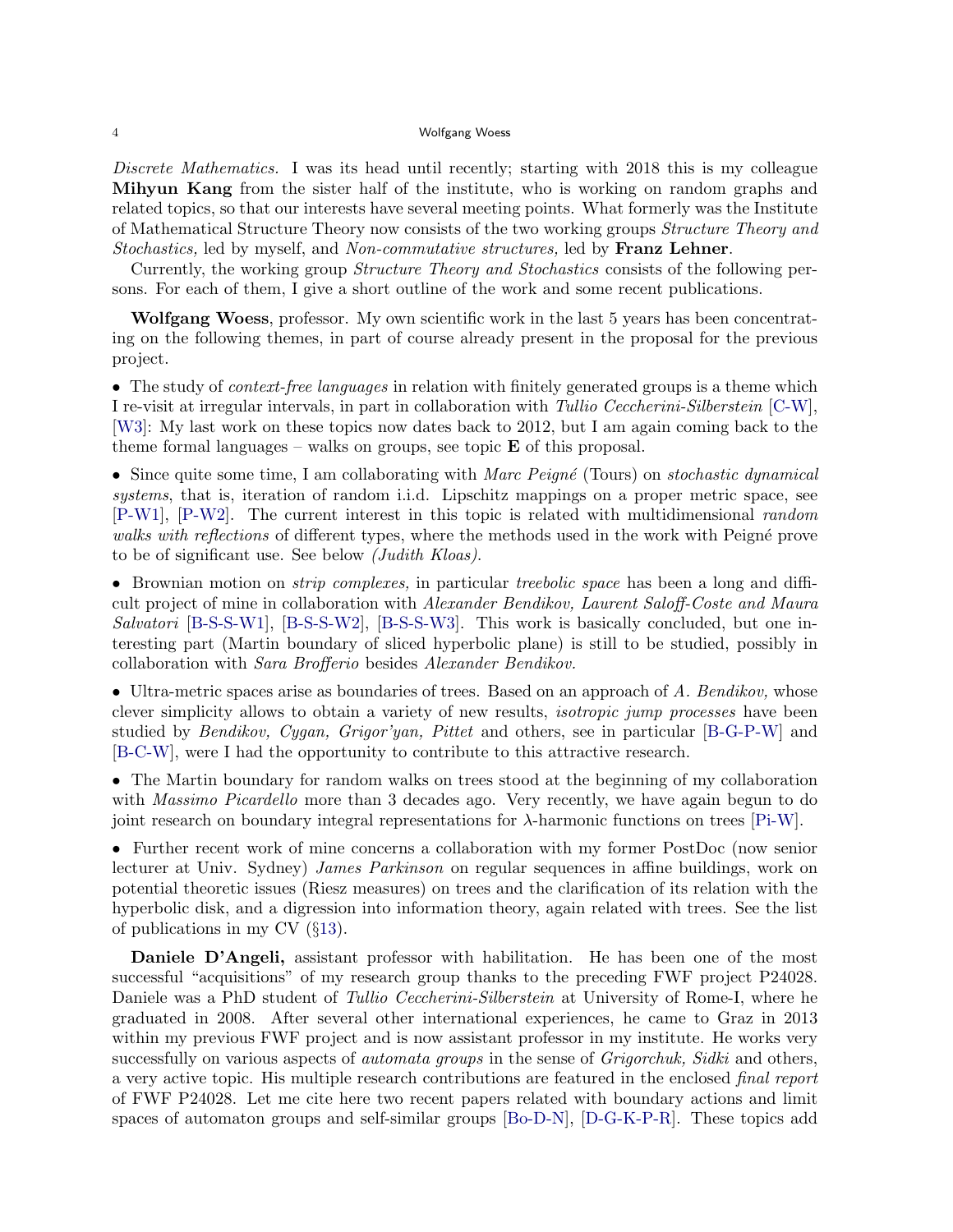very favourably to the other ones within the group, and in the meantime he has succeeded in obtaining his own FWF-project with one PostDoc and one PhD position, fitting nicely into the group. Daniele D'Angeli obtained his "Habilitation" in 2017.

**Ecaterina Sava-Huss** and **Wilfried Huss,** assistant professors. Both were my PhD students and graduated in 2010. Ecaterina started with work on Poisson boundaries of certain lamplighter graphs and groups [S], a theme which she took up again recently for another type of groups in collaboration my PhD student *Johannes Cuno* [Cu-Sa]. Wilfried started with internal diffusion limited aggregation on graphs, in particular the comb lattice, and soon started to collaborate with Ecaterina on various types of probabilistic and combinatorial aggregation models on graphs [H-S]. While Ecaterina had a PostDoc position as the coordinator of the DK "Discrete Mathematics" (see Section 2), Wilfried held PostDoc positions in Siegen, Vienna and Graz, before both of them succeeded to obtain FWF Schrödinger fellowships for a 15 months' stay at Cornell University. In the US, they also started a collaboration with *Alexander Teplyaev* and his former PhD student *Joe Chen* [C-H-S-T]. Ecaternia now has the assistant position formerly held by *Lorenz Gilch.* She and Wilfried are married, Ecaterina has recently returned from maternity leave with their second child, during which Wilfried was her substitute on the assistant position. Right now, Wilfried is on paternity leave, after which he may be looking for a job in industry.

While the above refer to (non-tenured) university positions, currently there are two PhD students and further PostDocs employed via project funding, resp. teaching assignments:

**Judith Kloas** was funded by my preceding FWF project P24028 until February, 2017, and now receives funding from a different source within TU Graz. She has been associated with the DK "Discrete Mathematics", benefitting from its vivid mathematical environment. She works on multidimensional random walk with reflections: an ordinary random walk evolves within the non-negative cone of  $\mathbb{R}^d$ , resp.  $\mathbb{Z}^d$ , but when a coordinate becomes negative, its sign is changed before the next step is performed. An analogous version, related with queueing theory, will set that coordinate equal to 0 when it should attain a negative value. It turned out that the multidimensional case is much, much harder (harder than expected) than in dimension one. See her papers with myself [K-W] and with *Wojciech Cygan* [Cy-K]. A side-line of her research concerns graph-theoretical questions ("distinguishing numbers") in collaboration with emeritus prof. *Wilfried Imrich* (MU Leoben) and further PhD students of the DK "Discrete Mathematics". Her PhD defense took place on March 2, 2018. Her employment will last until summer 2018, when she intends to move to Switzerland.

**Gundelinde Wiegel** is (since almost 2 years) a PhD student within the DK "Discrete Mathematics", her project position being sponsored by TU Graz. Formerly, she had studied at Univ. Tübingen (Germany), where the advisor of her master thesis was *Martin Zerner*. In Graz, she extended the results from that thesis and wrote a paper on random walks with random killing on  $\mathbb Z$  and on trees [Wi]. Again, a side-line of her research concerns graph-theoretical questions in collaboration with *Wilfried Imrich* and another group of PhD students. But her main topic is now the so-called *frog model* for random walks on graphs (comparable to branching random walk, where a branching into new particles only takes place when a site is visited for the first time).

**Christian Lindorfer** is the other, very recent PhD student; he has already been mentioned above, currently working on parts of topic **E**..

**Lorenz Gilch** had an assistant professor position at my institute until 2016. Before that, he had been my PhD student. He works on random walks on discrete groups and infinite graphs, concentrating on issues such as rate of escape and entropy, employing methods from complex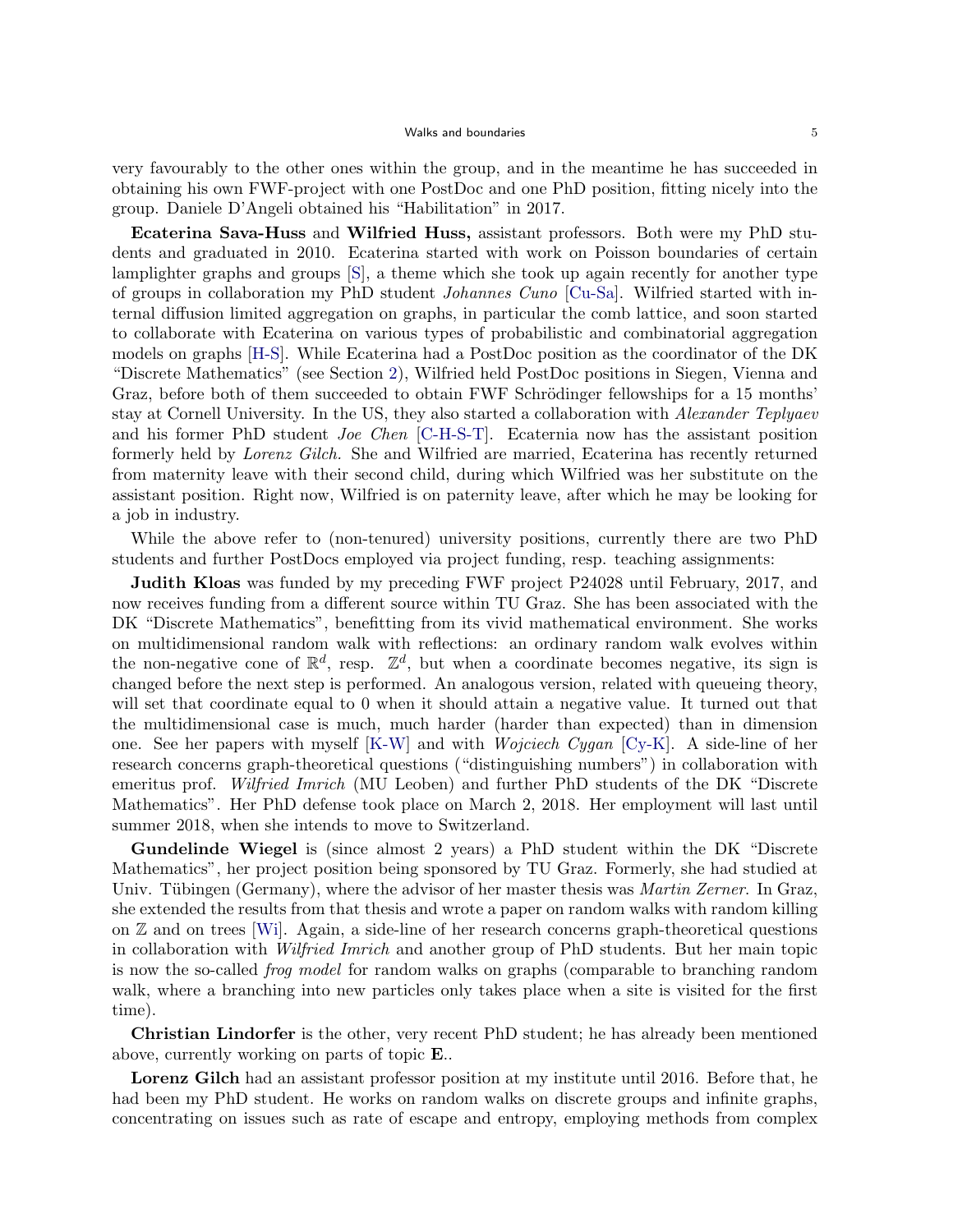analysis. One body of his work concerned free products, also involving branching random walk. More recently, he has been collaborating quite intensively with my former project PostDoc *James Parkinson* (Sydney) and with *Sebastian Müller* on random walks on Fuchsian buildings and Kac-Moody groups, see e.g. GILCH, MÜLLER AND PARKINSON  $[G-M-P]$ . He obtained his "Habilitation" in 2016. After his contract as an assistant professor had expired, he worked in a centre for "Big Data" research, held a substitute (full) professor position at Univ. Bayreuth in the summer semester 2017 and is now back with some part-time teaching duties at TU Graz, with another part-time position at Univ. Passau (Germany).

**Wojciech Cygan** should also be mentioned here. He was a PostDoc within the preceding project FWF-P24028 until recently, and is now working in Dresden with *Ren´e Schilling*. He is fully featured in the enclosed *final report* of FWF P24028, so that here I only mention his collaboration with Judith Kloas cited above [Cy-K]. He will certainly remain in contact with me and my group and possibly return for an extended period in the future, maybe within the present project.

Let me also briefly mention the second working group which goes back to the former Institute of Mathematical Structure Theory: *Non-commutative Structures.*

It is led by **Franz Lehner**, tenured associate professor position. He is working in free probability, applications in combinatorics, spectra of convolution operators, and related topics, and has an international reputation in this field.

Within this group, there are the collaborators **Dr. Amnon Rosenmann** and **Dr. Thomas Hirschler**, as well as until autumn 2017 the project PhD student **Konrad Schrempf**.

Another person who is regularly present at our institute is **Dr.** Sebastian Müller. He was a PhD student of *Nina Gantert* (Munich) and subsequently a PostDoc in my earlier FWF project P19115. After further stages, he has now a tenured Maître de Conférence position at Université Aix-Marseille. Since his family lives in Graz, he compresses his teaching duties in Marseille so that he can spend extended periods of time in Graz. He contributes substantially to the spirit and work of the research group, and in particular, he interacts with *Lorenz Gilch* and *Gundelinde Wiegel,* for whom he acts as a co-advisor.

## 4. Project research: details

#### **A. Isotropic Markov processes on ultrametric spaces**

An ultrametric space  $(\mathcal{X}, d)$  is a metric space where the triangle inequality is replaced by  $d(x, z) \leq \max\{d(x, y), d(y, z)\}\.$  Every proper ultrametric space arises as the boundary (compact case), resp. punctured boundary (non-compact case) of a rooted tree. The most well-known example is provided by the ring of *p*-adic numbers  $\mathbb{Q}_p$  (field, when *p* is prime). A variety of authors, often independently and coming from different backgrounds, have constructed and studied random processes on ultrametric spaces, resp. chosen an analytic approach to construct "Laplace" operators which are the generators of such processes. An early reference in the context of harmonic analysis is TAIBLESON  $[T]$ . The same spectral multipliers appeared as operators of *p*-adic derivative in the construction of the Vladimirov Laplacian, see Vladimirov [V] and the book by Kochubei [Ko]. Further approaches, in part more probabilistic and in part more analytic, are due to Albeverio and Karwowski [A-K], Dawson, Gorostiza and Wakolbinger  $[D-G-W]$ , Rodriguez-Vega and Zúñiga-Galindo  $[R-Z]$ , Pearson and Bellis-ARD  $[P-B]$  and KIGAMI  $[K1]$ ,  $[K2]$  – to name just a few. In an important part of the literature, the operators appeared under the name *hierarchical Laplacians.*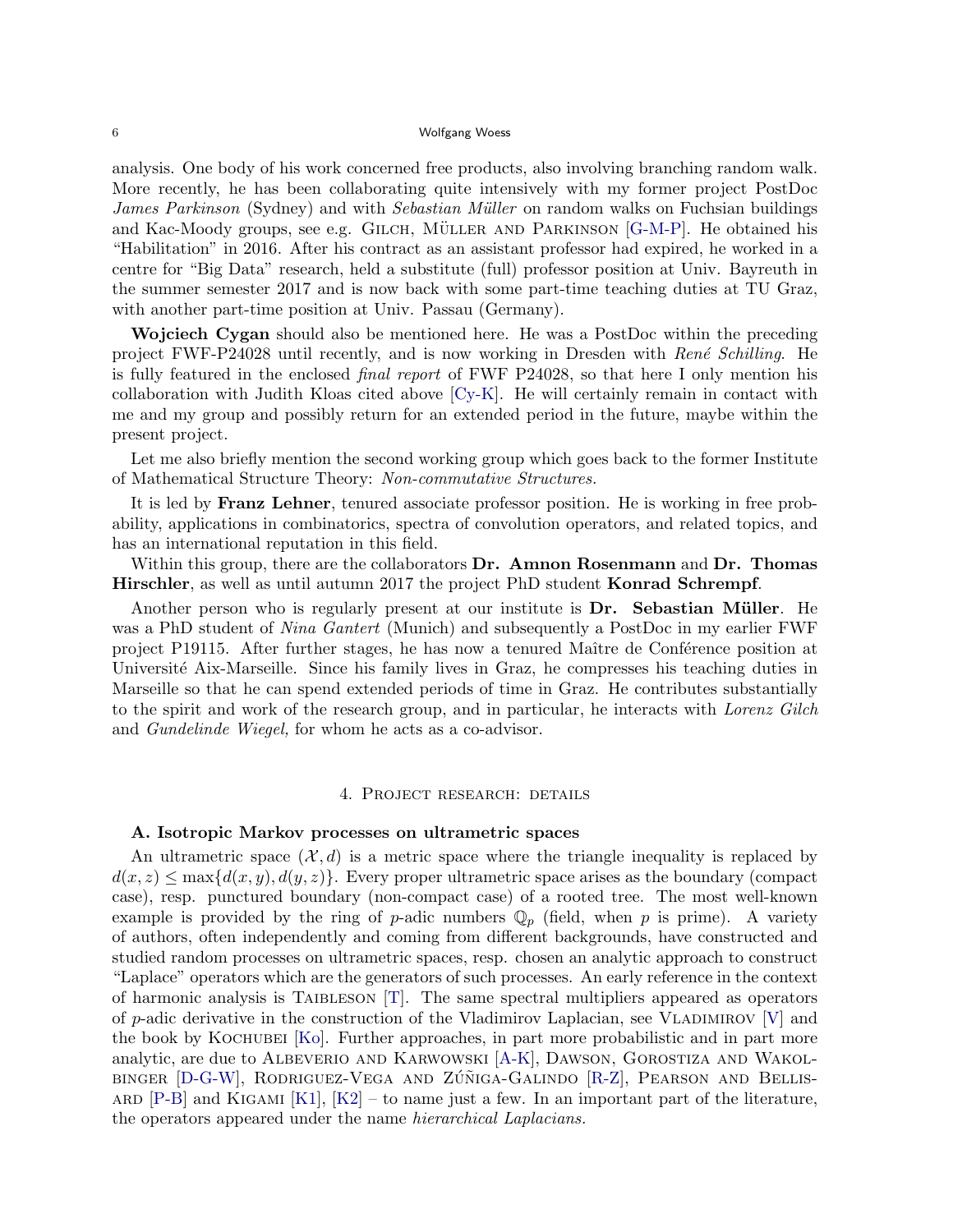A particularly fruitful approach via construction of *isotropic Markov semigroups* and the associated random processes goes back to Bendikov, and I was able to contribute to this in the papers of BENDIKOV, GRIGOR'YAN, PITTET AND WOESS [B-G-P-W] and BENDIKOV, CYgan and Woess [B-C-W]. In more recent work, Bendikov, Grigor'yan, Molchanov and SAMORODNITSKY [B-G-M-S] and BENDIKOV AND CYGAN [B-C] studied random perturbations of hierarchical Laplacians and its effects on the spectrum.

Here, in addition to those random perturbations, we also want to study the effect of randomising the ultrametric space itself.

To be more precise, consider a tree with minimum degree 3 and  $\mathcal X$  its punctured boundary with respect to one boundary point (end)  $\varpi$ . The vertices of the tree can then be aligned in "horizontal" levels  $H_k$ , the horocycles with respect to  $\varpi$ . Each vertex  $v \in H_k$  then has a unique "parent" neighbour in  $H_{k-1}$  and  $\deg(v) - 1$  "children" neighbours in  $H_{k+1}$ . Then  $\mathcal X$  can be identified with the set of bi-infinite geodesics from  $\varpi$  to some other *end* of the tree, and a vertex *v* corresponds to the open-compact ball  $B = B<sub>v</sub>$  of all those ends where that geodesic passes through *v*. For the construction of a hierarchical Laplacian, we need a regular measure *m* supported on all of  $\mathcal{X}$ , with  $m(\mathcal{X}) = \infty$ , and a *choice function*  $C : B \mapsto C(B)$  which assigns a positive number to each open-compact ball and satisfies a certain summability condition. The operator acts on locally *m*-integrable functions by

$$
Lf(x) = \sum_{B \ni x} C(B) \left( f(x) - \frac{1}{m(B)} \int_B f dm \right).
$$

(The sum ranges over all balls containing *x*.)

We primarily consider the *homogeneous* case, where each vertex in  $H_k$  has the same number  $n_k$  of children. The tree *T* and the space *X* are then characterised by the sequence  $(n_k)_{k\in\mathbb{Z}}$  of branching degrees, and the isometry group of  $\mathcal X$  acts transitively. We start with a hierarchical Laplacian which is also invariant under that group: for  $B = B_v$ , where  $v \in H_k$ , the number  $C(B_v) = C_k$  only depends on *k*. Indeed, the most prominent examples such as the Taibleson Laplacian arise in this way.

Now we consider double randomness as follows: the branching degrees  $(n_k)$  are i.i.d. integer valued random variables with values  $\geq 2$  and expectation p, so that X is a random version of  $\mathbb{Q}_p$  (even when *p* is real), and the choice function is  $C(B_v) = C_k(1 + \epsilon_v)$  for  $v \in H_k$ , where the  $C_k$  are deterministic, but the  $\epsilon_v$  are a countable collection of (small) i.i.d. real random variables which are independent of the random sequence (*nk*).

At this point we want to take up the previous work, in particular [B-G-M-S], [B-C] and [B-B-P]. In the case of two sources of randomness we are curious to see whether new phenomena emerge as compared with the random perturbations of hierarchical Laplacians on deterministic ultrametric spaces. In any case, classical limit theorems, including Law of Large Numbers and Central Limit Theorem should hold for appropriately scaled sequences of eigenvalues. Further, we want to investigate the statistics of the spectrum and convergence of related point processes. Here we aim to prove that these quantites bear a Poissonian flavour. The methods that we intend to use for these limit theorems (among other: characteristic functions, stationary processes, variance analysis) will require many variations and adjustments to fit in with the random enviroment. For Poissonian statistics we plan to exploit a mixture of information theoretic methods combined with the famous Stein approximation. Also coupling may find its application for studying the speed of convergence in the total variation distance.

Beyond the homogeneous setting, a next issue is to drop level-homogeneity of the tree and replace it by stochastic homogeneity, that is, to consider ultrametric spaces related with Galton-Watson trees.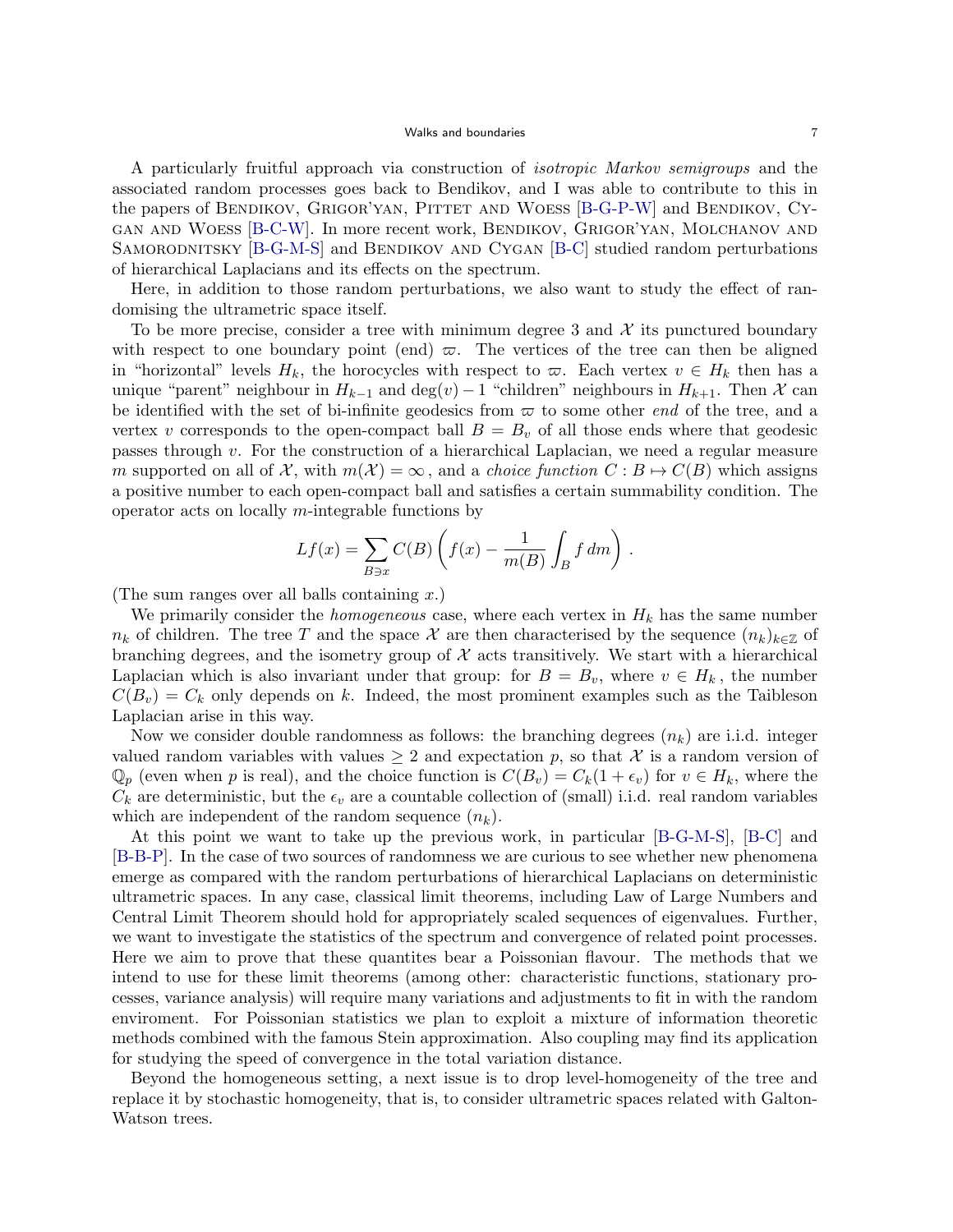Let me emphasize that to our best knowledge this is the first attempt to construct and investigate hierarchical Laplacians on random structures. This direction of research is in accordance with current trends in Probability Theory and at the same time it coincides with many problems in Statistical Physics. Further natural questions would concern studies on Schrödinger perturbations of hierarchical Laplacians, a further step towards the viewpoints of Statistical Physics. To sum up, in this part of the project we intend to provide an exhaustive description of a large class of random operators defined on a random ultrametric enviroment. This should lead us to new and hopefully innovative techniques as well as new and hopefully important insight.

### **B. Empirical distributions of random populations on graphs**

Galton-Watson processes also come up in this next topic. Branching random walk (BRW) is as follows. Start with a random walk on a graph (or, in general, any irreducible denumerable Markov chain). At the beginning, we have one particle starting at an initial vertex. It is the ancestor of a population which evolves according to a Galton-Watson process and at the same time moves according the random walk: at any time, a particle which sits at a vertex (state) *x* will next fission into a random number of new particles according to the offspring distribution of the GW-process, and each of them moves independently to another vertex according to the transition rules of the random walk. It is known that there are a transient regime (when any finite set is almost surely evacuated after some finite time), and a weakly as well as a strongly recurrent regime (when the population comes back to any finite set with positive probability, resp. almost surely). In case of space homogeneity (invariance under a transitive group action), the weakly recurrent regime does not occur. An exposition of these facts plus basic references can be found in my textbook [W2, Ch.5].

For homogeneous trees, in the case when the GW-process does not die out, LIGGETT  $[L]$ (isotropic case) and HUETER AND LALLEY [H-L] (general nearest neighbour walks on free groups) have studied the set of accumulation points on the boundary at infinity of the set of sites visited by the population. Other authors have studied the trace of the population, that is, the subgraph spanned by the visited sites, see e.g. BENJAMINI AND MÜLLER  $[Be-M]$  or CANDELLERO and Roberts [C-R].

A new, related issue emerged after questions by my former PhD student *Elisabetta Candellero* (Warwick Univ.) in discussions with *Vadim Kaimanovich* (Univ. Ottawa) and myself: it is very natural to consider the sequence of empirical distributions of BRW: at time *n*, consider the random, finitely supported probability measure on the vertex set, where to each point we assign the number of particles sitting there, divided by the total number of particles – or, practically equivalent, divided by the expected population size at time *n*. Under quite general assumptions on the graph, resp., random walk, as well as its boundary in a suitable compactification, we can prove that the sequence of measures converges a.s. weakly to a random limit measure on the compactification. In the transient regime, it lives on the boundary. The study of the properties of this random measure is the substance of this topic, and it is natural to do this as part of the present project. Besides trees, the first objects of study should be other hyperbolic graphs.

While there is a good body of work of different type regarding the way how the population of branching random walk spreads out at infinity, the above question appears not only natural, but very challenging in the sense of extending the methods introduced KAIMANOVICH AND Vershik [K-V] – the contribution of Kaimanovich and Woess [K-W] might also be mentioned here – to measure-valued random processes on groups and (transitive) graphs. This aspect seems not to have been considered before and may lead to substantial new insight.

Besides BRW, there are of course various other models of evolution of populations following a random walk. Among them, there is the so-called "frog model" (the name goes back to to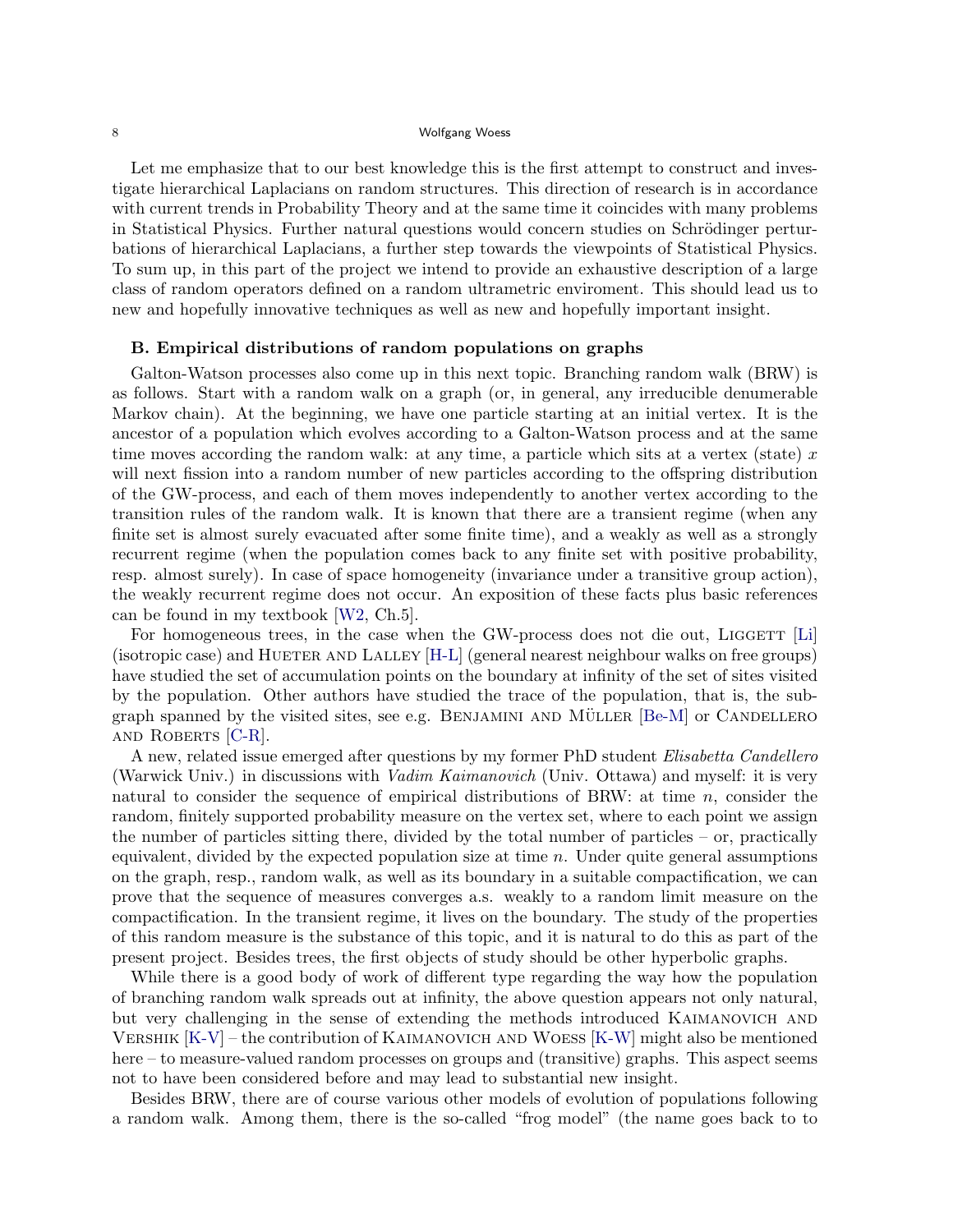DURRETT, see POPOV [Po]), earlier called "egg model" when it first appeared in a paper of TELCS AND WORMALD  $T_{e}-W$ : in principle, this is like BRW, where branching (fission in 2) at some site only occurs at the moment when it is visited for the first time.

Similarly, although this was mentioned in a proposal by *Ecaterina Sava-Huss,* to my knowledge so far nobody has studied branching rotor router walk, where the underlying walk is not random, but the fission according to a GW-process remains as it was: in many respects, rotor walks have turned out to be good combinatorial, deterministic approximations of random walk, see e.g. Cooper and Spencer [Co-Sp] or also recent work of my Huss and Sava [H-S]. In those cases, it is very natural to ask analogous questions to those outlined above for BRW. At the moment, this question is primarily "curiosity driven".

The main external collaboration partner for this topic is *Vadim A. Kaimanovich.*

## **C. The Martin boundary of "sliced" hyperbolic plane**

The title refers to integral representations of positive harmonic functions of transition operators or Laplace operators over the *Martin boundary.* One of the tasks is to describe this boundary topologically, resp. geometrically in terms of the structure of the respective state space. A step below, sometimes slightly easier, is to determine the *minimal* harmonic functions. The same applies to positive eigenfunctions. The following, very analytic issue has come up in the work on Brownian motion on treebolic space [B-S-S-W2], [B-S-S-W3]: take the hyperbolic upper half plane and subdivide it into horizontal strips by the lines at heights  $q^n$ ,  $n \in \mathbb{Z}$ , where  $q > 1$ . The strip  $S_n$  consists of all  $z = x + iy$  with  $q^{n-1} < y < q^n$ . All strips are (hyberbolically) isometric. Then take a Laplace operator which is the ordinary hyperbolic Laplacian with a vertical drift parameter  $\alpha$  inside each strip and a domain where along each line the two one-sided normal derivatives in the vertical direction are such that *β* times the lower one plus the upper one give 0. Then we want to describe the minimal positive harmonic functions for that Laplacian, or better, we want to show that the Martin boundary is the usual one, i.e., the unit circle when one passes to the disk model.

Equivalently – based on one of the harder theorems in  $[B-S-S-W3]$  – this amounts to determining the minimal harmonic functions, resp. the Martin boundary for certain random walks on the non-discrete, but non-connected closed subgroup of the affine group consisting of all matrices

$$
\begin{pmatrix} q^n & b \\ 0 & 1 \end{pmatrix} , \quad n \in \mathbb{Z} \, , \; b \in \mathbb{R} \, .
$$

There are quite clear ideas how the minimal harmonic functions should look like: if the *vertical drift* of the process is non-positive, then the random walk has a unique invariant Radon measure on the lower boundary line R. This follows from work of FURSTENBERG [Fu], BABILLOT, Bougerol and Elie [B-B-E] and Brofferio [Br]. The minimal harmonic functions should then be described by the Radon-Nikodym derivatives of translates of this measure with respect to the measure itself. In addition, there must be one minimal harmonic function sitting "at  $\infty$ ", which comes from the vertical projection of the random walk. In case of positive vertical drift, one should conjugate by a suitable exponential.

While the "should be"s are clear, it needs a noteworthy effort to prove the expected results, by using methods of Ancona [An] (for non-zero vertical drift, expected to be the slightly easier part) and GOUEZEL  $[G]$ .

This part of the project does not only concern the example case of "sliced hyperbolic plane". It also comprises applications to other matrix groups, such as the amenable Baumslag-Solitar groups and higher dimensional analogues of the above one. So far, not much work has been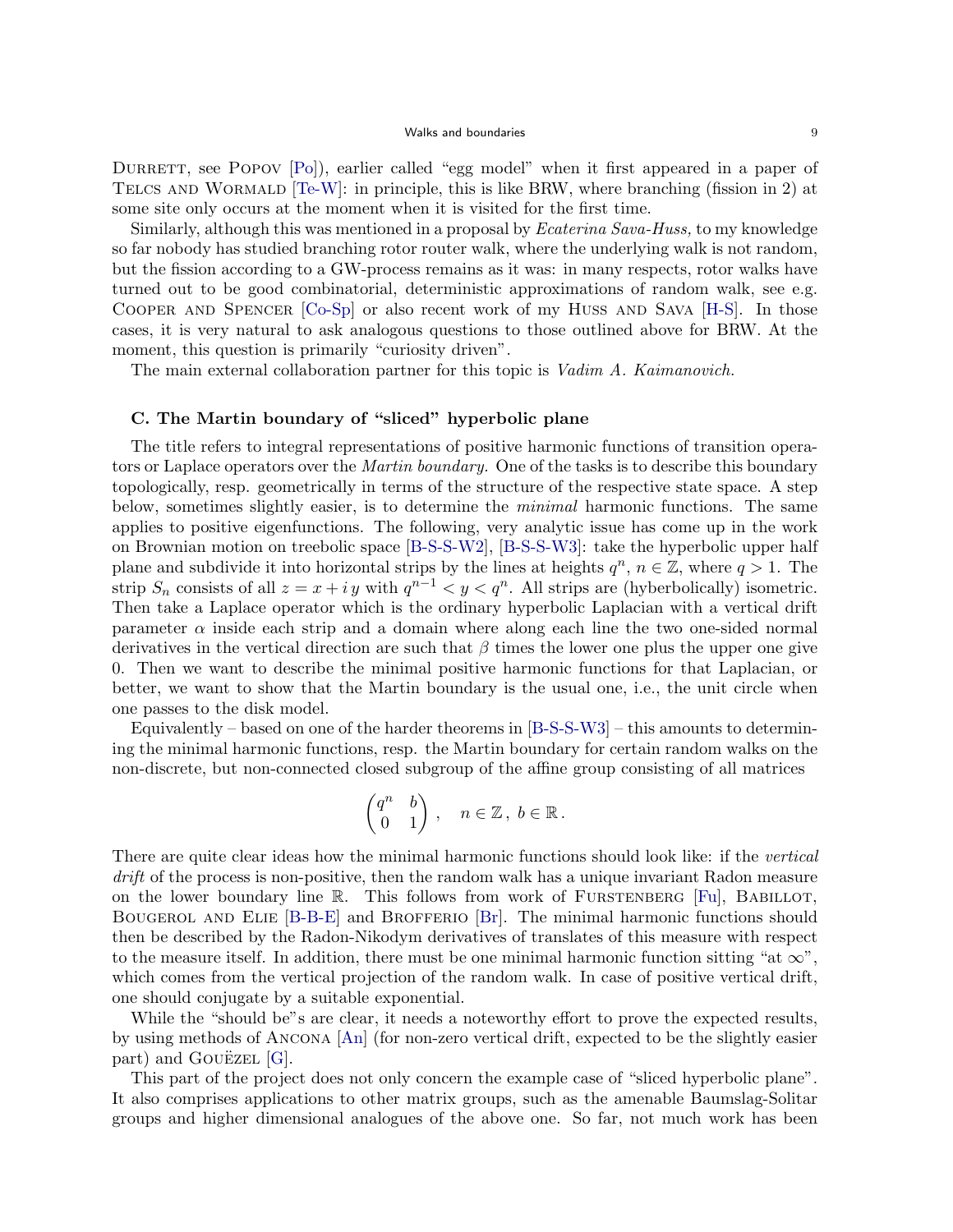done for mixed non-discrete, non-connected subgroups of matrix groups, besides [B-S-S-W2] and [B-S-S-W3].

It has been a longstanding aim of mine to determine the full Martin compactification of the amenable Baumslag-Solitar groups. While I have clear ideas what it should be (the same as for Brownian motion on treebolic space), this appears to be a very hard problem. If solved, it would be at least a personal breakthrough. The research proposed here intends, among other, to get as close as possible to this aim.

External collaboration partners for this work are *Sara Brofferio* (Paris), and possibly also *Sébastien Gouëzel* (Nantes).

### **D. Boundary integral representation of** *λ***-polyharmonic functions**

This is also related to Martin boundary theory, but quite different, and more "discrete". For a nearest neighbour random walk *P* on an infinite, locally finite tree, and any real *λ > ρ* (where *ρ* is the spectral radius), all positive  $\lambda$ -harmonic functions (i.e., satisfying  $Ph = \lambda h$ ) have a unique integral representation with respect to the Martin kernel, which has a particularly simple form, and the boundary is of course the geometric boundary of the tree (the space of ends). This is very well understood since the seminal work of Cartier [C], who also showed that *every* (not necessarily positive) *λ*-harmonic function has such a representation, where in general the representing measure on the boundary is not  $\sigma$ -additive, but a finitely additive distribution on the space of all locally constant functions.

In my textbook [W2, Thm. 9.37], I showed how this also works for non-locally finite, countable trees. On the basis of recent discussions during work in progress of PICARDELLO AND Woess [Pi-W], I have recently been able to extend this to all complex-valued *λ*-harmonic functions, where  $\lambda$  is in the resolvent set of P, up to some degenerate values of  $\lambda$ . Here, the resolvent refers to  $P$  acting as a self-adjoint operator on a weighted  $\ell^2$ -space. The weights are those which make the underlying random walk reversible, and "degenerate" refers to those  $\lambda$  in the resolvent set where some diagonal element of the resolvent operator *(Green function)* vanishes.

A similar (locally finite) result in a specific group-invariant case (free product of groups of order 2) was obtained by STEGER, see FIGA-TALAMANCA AND STEGER [F-S].

A *λ-polyharmonic* function is one which satisfies  $(\lambda I - P)^n h = 0$ . For  $\lambda = 1$ , polyharmonic functions on trees were studied in a long paper by COHEN, COLONNA, GOWRISANKARAN AND Singman [C-C-G-S], who derived a boundary integral representation for the case of simple random walk on a regular tree. Picardello and I found a much simpler method to obtain this for arbitrary nearest neighbour random walks on countable trees and again all complex  $\lambda$  as above. This is based on three facts: (1) that one may take the derivatives of the *λ*-Martin kernel with respect to  $\lambda$ , and (2), that one may exchange application of P with derivation. The *n* times derived Martin kernels then provide the "basis" for polyharmonic functions of order *n*. Then, (3), one needs the integral representation of *all* harmonic functions.

There are natural questions to be asked here. The *Riquier problem* extends the Dirichlet problem. The latter asks whether any continuous function on the boundary extends to a harmonic function which has the given boundary values. For polyharmonic functions of order *n*, one would like to find one where each of  $(I - P)^k h$  has specified boundary values for  $k = 0, \ldots, n-1$ . This is already quite problematic for  $n = 2$  and simple random walk on homogeneous trees, see Cohen, Colonna and Singman [C-C-S], and more so in the general situation. Linked with this is the search for general results of Fatou type, extending those in the homogeneous, isotropic case of [C-C-G-S].

Beyond this, an obvious aim is to extend that study to random walks on trees which have bounded range instead of being of nearest neighbour type, and more generally to random walks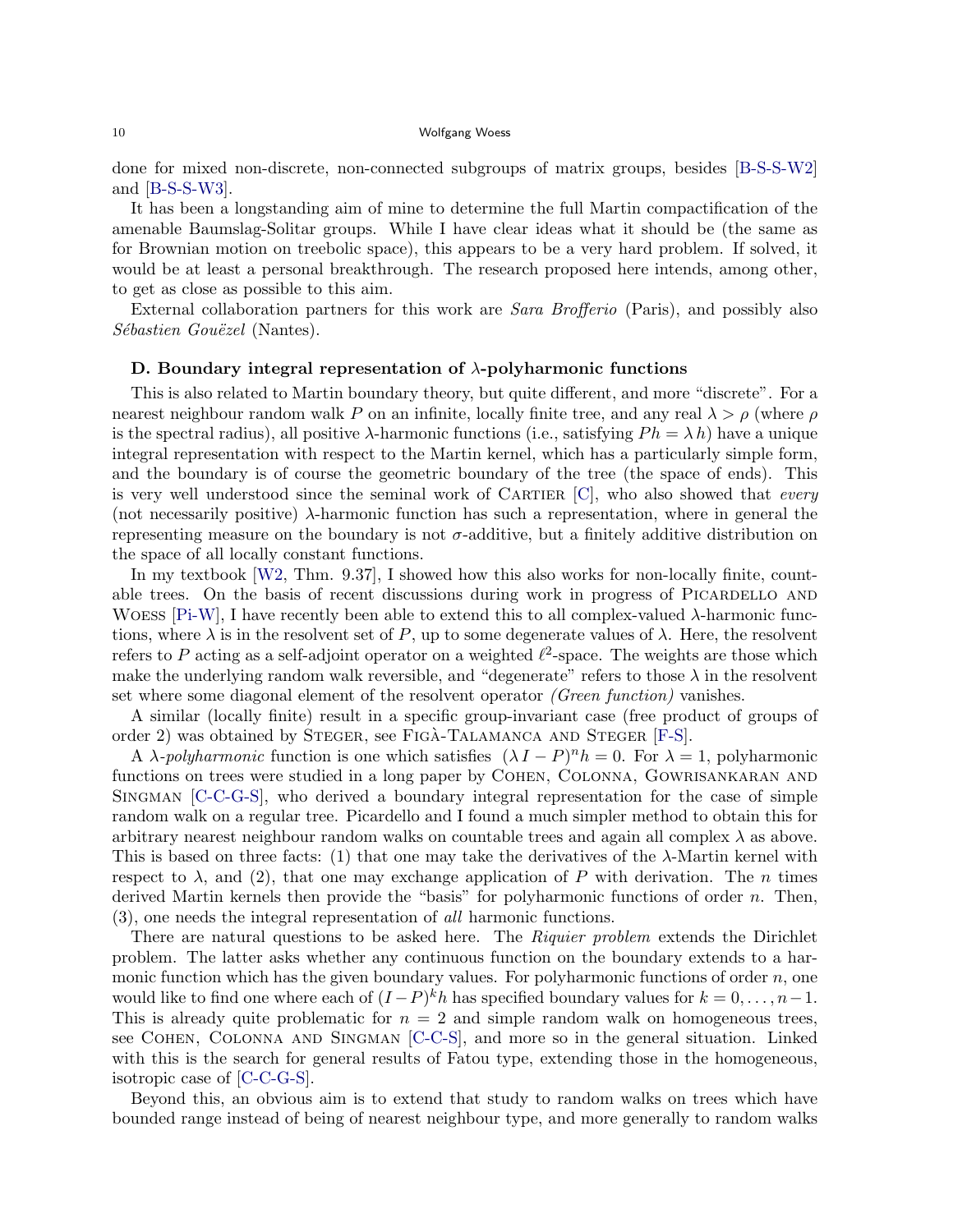on hyperbolic graphs and groups. There, (1) and (2) apear well accessible, while (3) will not be valid in general, and one needs to single out a class of "analytically" well defined *λ*-polyharmonic functions for which an integral representation will be valid.

Aspects of this topic seem well suitable for PhD work. In particular, one should note that while there is an enormous body of work on polyharmonic functions in the smooth setting, far beyond what can be cited here, analogous work in the setting of discrete potential theory appears to be basically limited to the few references displayed above.

The natural external collaboration partner here is *Massimo Picardello* (Rome), and again possibly also *Sébastien Gouëzel* (Nantes).

### **E. The language of self-avoiding walks**

The last topic may appear quite different from the previous ones. Consider a locally finite graph  $(X, E)$  without loops and choose a root vertex *o*. Let  $\sigma_n$  be the number of selfavoiding walks (i.e., walks that do not self-intersect). The *connective constant* of the graph is  $\sigma = \limsup \sigma_n^{1/n}$ . While in itself of combinatorial nature, this object has been studied intensively in environments of Statistical Physics and Probability. I will not give a complete historical overview; see the monograph by MADRAS AND SLADE [M-S] and the lecture notes of BAUERSCHMIDT, DUMINIL-COPIN, GOODMAN AND SLADE [B-D-G-S]. It is in general hard to determine  $\sigma$  explicitly.

A *labelled graph* is obtained by first replacing each edge by two oppositely oriented edges  $(e, \check{e})$ with  $\check{e} = e$ . Each oriented edge *e* then gets a label  $\ell(e)$  from a finite alphabet  $\Sigma$  which has an involution  $a \mapsto \check{a}$ . The labelling must be such that if  $\ell(e) = a$  then  $\ell(\check{e}) = \check{a}$ , and we assume that it is *deterministic:* for any vertex  $x \in X$  and label  $a \in \Sigma$ , there is at most one outgoing edge at *x* with label *a*. Typical examples are Cayley graphs of finitely generated groups: such a group is a factor of a free group, whose free generators  $+$  inverses form the alphabet  $\Sigma$ . See e.g [C-W] for details in this spirit.

For any finite walk in the graph, the successive labels along its edges form a word over **Σ**. Then the language of self-avoiding walks is the language of all words that are formed by reading the labels of some self-avoiding walk starting at *o*. What is the nature of this language within the Chomsky hierarchy of formal languages and some later extensions ?

For comparison, consider the language of all *closed* walks from *o* back to *o* (possibly selfintersecting). In important work of Muller and Schupp [Mu-S2], the class of *context-free graphs* was introduced: in brief, these are precisely the labelled graphs where the language of all words along *closed* walks is context-free. With their graph metric, they are quasi-isometric with trees, and they have finitely many cone types, i.e., isomorphism classes (as labelled graphs with boundary) of the connected components that remain after deleting a ball around *o* with arbitrary radius. For a Cayley graph of a group, this means that the group is virtually free, a famous result of [Mu-S1]. The analogous question regarding self-avoiding walks was inspired by a note of ZEILBERGER  $[Z]$  on "ladder graphs" and another, recent note of GILCH AND MÜLLER  $[G-M]$ on free products of finite graphs. If the language of self-avoiding walks is regular, resp. context free, then this yields that the generating function  $\sum_{n} \sigma_n z^n$  is rational, resp. algebraic, so that the connective constant – the inverse of its radius of convergence – is an algebraic number.

Indeed, in famous work, Duminil-Copin and Smirnov [D-S] have even proved that the connective constant is an algebraic number, namely  $\sqrt{2+\sqrt{2}}$ , for the hexagonal lattice, which is not a context-free graph.

Since the first submission of this proposal, some good progress has been made: my recent master student *Christian Lindorfer* now has a PhD position with TU Graz funding for 23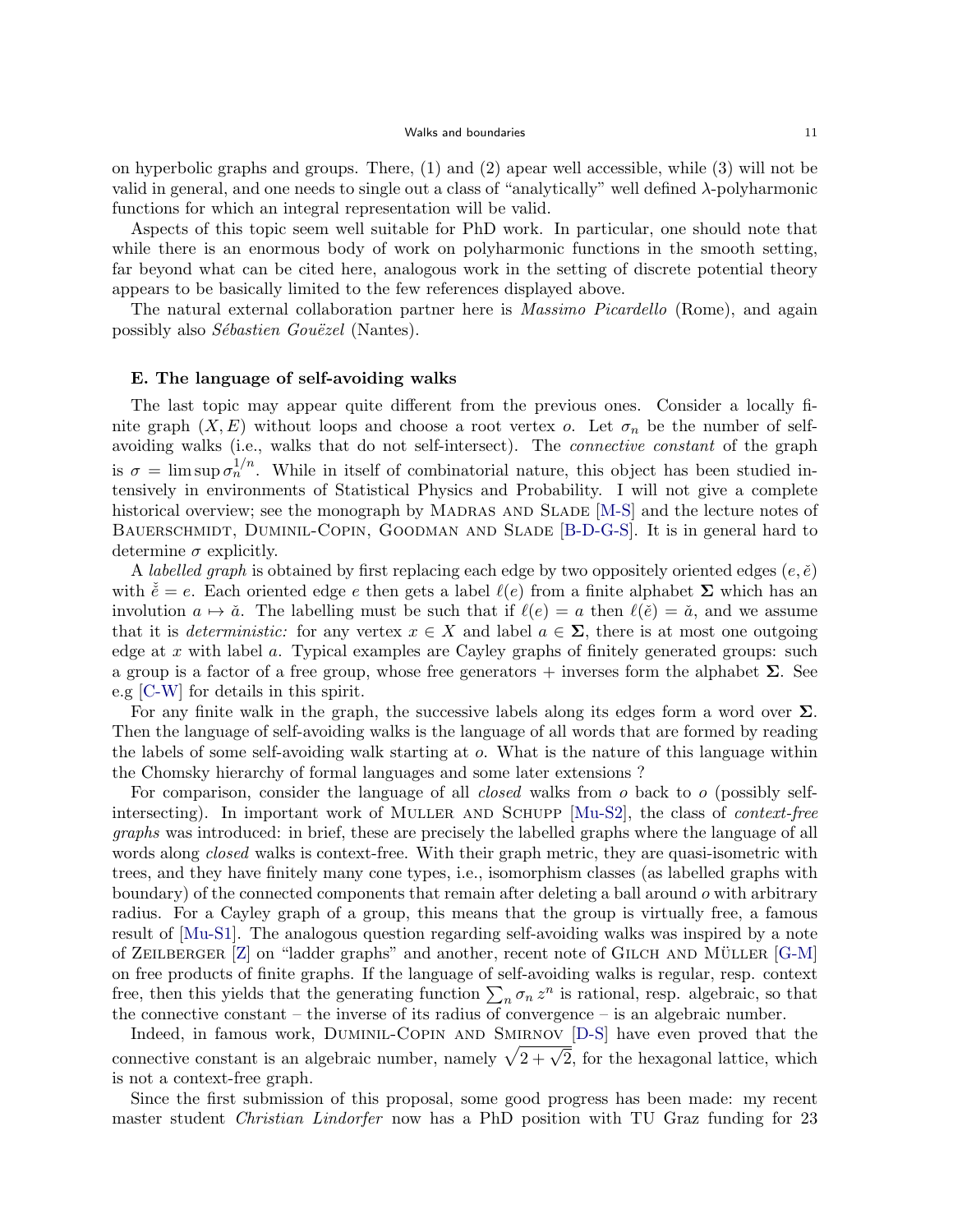months, hopefully to be extended by other sources (e.g., the present project). His work done so far leads to the following two conjectures: 1) for a vertex-transitive labelled graph, the language of self-avoiding walks is regular if and only if the graph is a free product of finite graphs. 2) The language is context-free (in fact, ultimately linear) if and only if all ends of the graph have size at most 2 in the terminology of Thomassen and Woess [Th-W]. For groups, this can be formulated in terms of free products and HNN-extensions over subgroups with cardinality 1, resp. 2. These are, in the proposer's view, exciting developments leading to interesting new insight. Boundaries are present here in form of the space of ends.

The generating function of self-avoiding walks is rational in many other cases, see e.g. Alm and Janson [A-J]. Thus, subseqent questions concern the relation with further classes of formal languages, e.g. those studied by CECCHERINI-SILBERSTEIN ET AL. [C-C-F-S-T]. A languagetheoretic approach to self-avoiding walks appears completely new and promising, and may open a link to word processing in groups, referring to the famous book by EPSTEIN ET AL. [Ep] with that title.

In conclusion, let me explain how in my mind context free graphs and groups are related with the other topics of my research, here primarily topic **D**: The fact that Cayley graphs of virtually free groups are context-free implies that the generating function of the return probabilities to the identity are algebraic for any finite range random walk on such a group. I have explained this in an old note [W1], and it is related with work of AOMOTO  $[A\text{o}]$  and FIGA-TALAMANCA and Steger [F-S] on the spectral theory and harmonic analysis associated with such random walks.

The natural collaboration partner for this topic is *Tullio Ceccherini-Silberstein.* Local exchange with *Daniele D'Angeli* and *Amnon Rosenmann* may also be fruitful.

Once again, in the same spirit as stated in my previous project proposals, the research topics outlined here may be slightly more than a group of two or three young researchers plus external partners collaborating with me may be able to solve completely within three and a half years. Let me clarify that the above is a reservoir of interesting questions; already in the past projects, practically all issues raised in the proposals were addressed successfully by members of my research group & myself and partners: as before, the present project should have a significant impact on the research group on the whole, going beyond the collaborators which are funded directly by the project. And, also of importance, the young project collaborators will achieve a view going beyond the focused issues of their respective individual research. As a matter of fact, as one can see from my previous projects, rather than primarily aiming at many joint papers of myself with the project collaborators, an important goal is to provide them with research problems and an environment in which they can sharpen their autonomy as well as widen their panorama. This has, of course, a positive impact on my own work.

### 5. Ethical aspects

The proposed project does not involve any kind of problematic ethical issues.

### 6. Project duration

The project should have a duration of 3,5 years and start in 2018/19.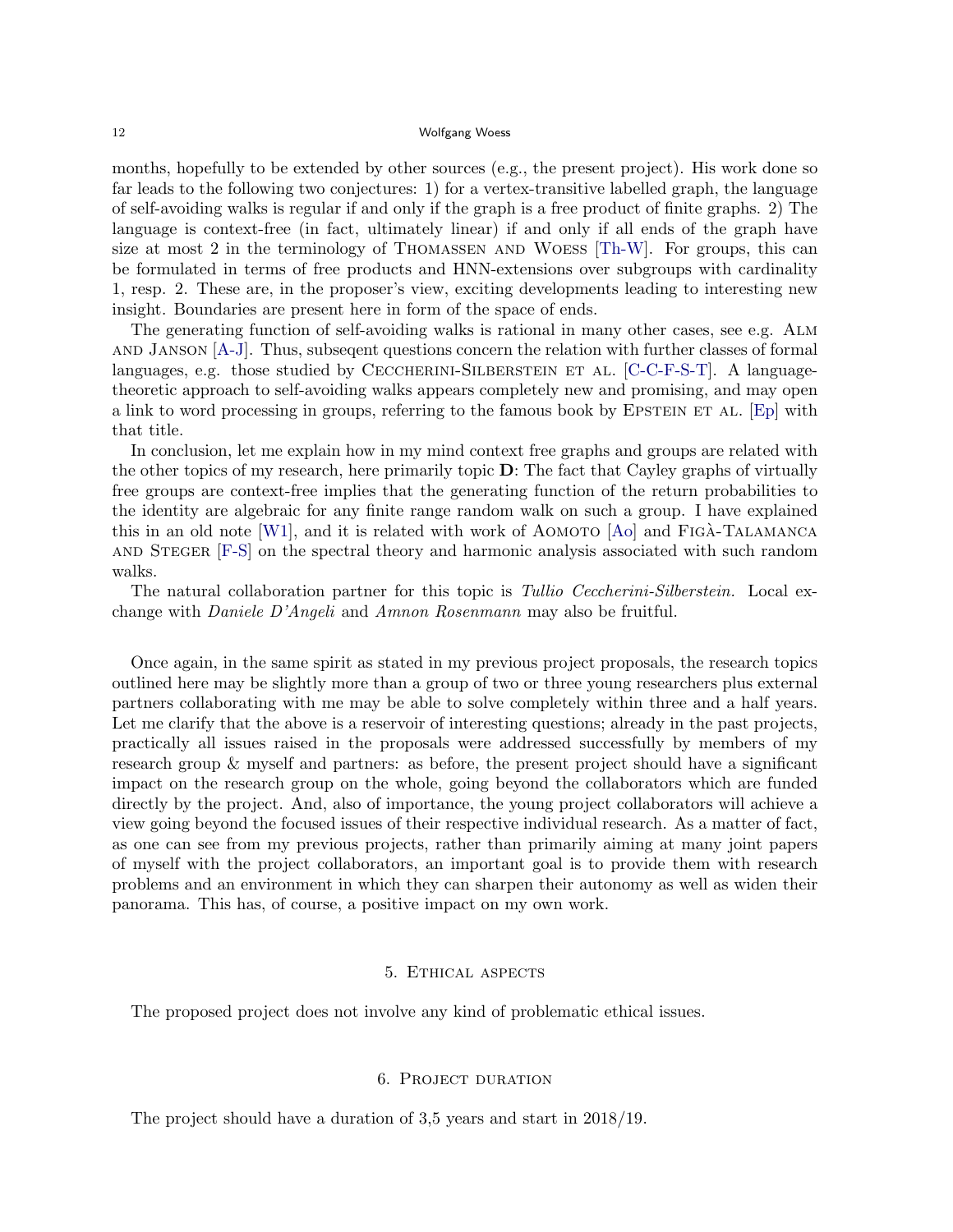#### Walks and boundaries and the state of the 13 million of the 13 million of the 13 million of the 13 million of the 13 million of the 13 million of the 13 million of the 13 million of the 13 million of the 14 million of the

Indeed, this is the last stand alone project application of my carreer: my active service is scheduled to terminate on September 30, 2022. As professor emeritus, I will be entitled to continue to conduct research even after that date. While I am committed to maintain my research activities beyond 2022, it appears reasonable to set the above formal limit for the project.

### 7. Project personnel

I am applying for one PostDoc position for 3,5 years and one PhD position for 2 years. The reason for this subdivision is that currently I have two open years for PhD funding from a different source, while in these times it is harder for good young PhDs to find suitable PostDoc positions.

As mentioned already in the introduction, good candidates for PostDoc are **Dr. Wojciech Cygan** and **Dr. Florian Lehner**. For the PhD position, I was right to place my hopes on the very recent PhD student **Christian Lindorfer**, who has had a very good start, and I do hope that I can extend his funding beyond the current 23 months from a suitable source.

None of the named three persons is female, but (1) please have a look at my records to see that more than 50% of my PhD students have been female, and (2) in any case, I always have and will continue to make a broader search for good candidates in any case, e.g. by advertising on several email announcement lists and contacting colleagues abroad.

Again, a main educational aspect of the present project is its tight link with the FWF doctoral program (DK) "Discrete Mathematics", of which I am the speaker.

And again, as previously, please note that the topics presented here have a strong intersection with, but go beyond the ordinary scope of discrete mathematics & probability alone. My ongoing interest is to broaden the research which I had started many years ago within the area "random walks on infinite graphs and groups", and to do research at the intersection of different mathematical disciplines. In this spirit, it is my explicit intention to unite several, different but connected research topics under the "roof" of one project.

### 8. International collaboration

As in all preceding projects, my multiple international contacts will have an ongoing benefit for the research group, and in particular, for the project staff.

As in previous years, there are several ways of funding for inviting foreign partners to Graz for stays of one week up to 2 months:

(1) visiting professorships at TU Graz (with not too attractive payment, but sufficient to cover costs);

(2) short visits in Graz can in part be funded by the budget for colloquium speakers ("Gastvortragende") and visiting scientists of the faculty at TU Graz;

(3) there is the possibility of exchange of teaching personnel within the EU Erasmus programme;

(4) visitors within the already mentioned FWF doctoral program "Discrete Mathematics". (One can expect that the project PhD can become an associated DK student.)

My strategy has always been to use all possible funding sources optimally. In particular, the primary use of the project funding always has to be the funding for the project personnel, while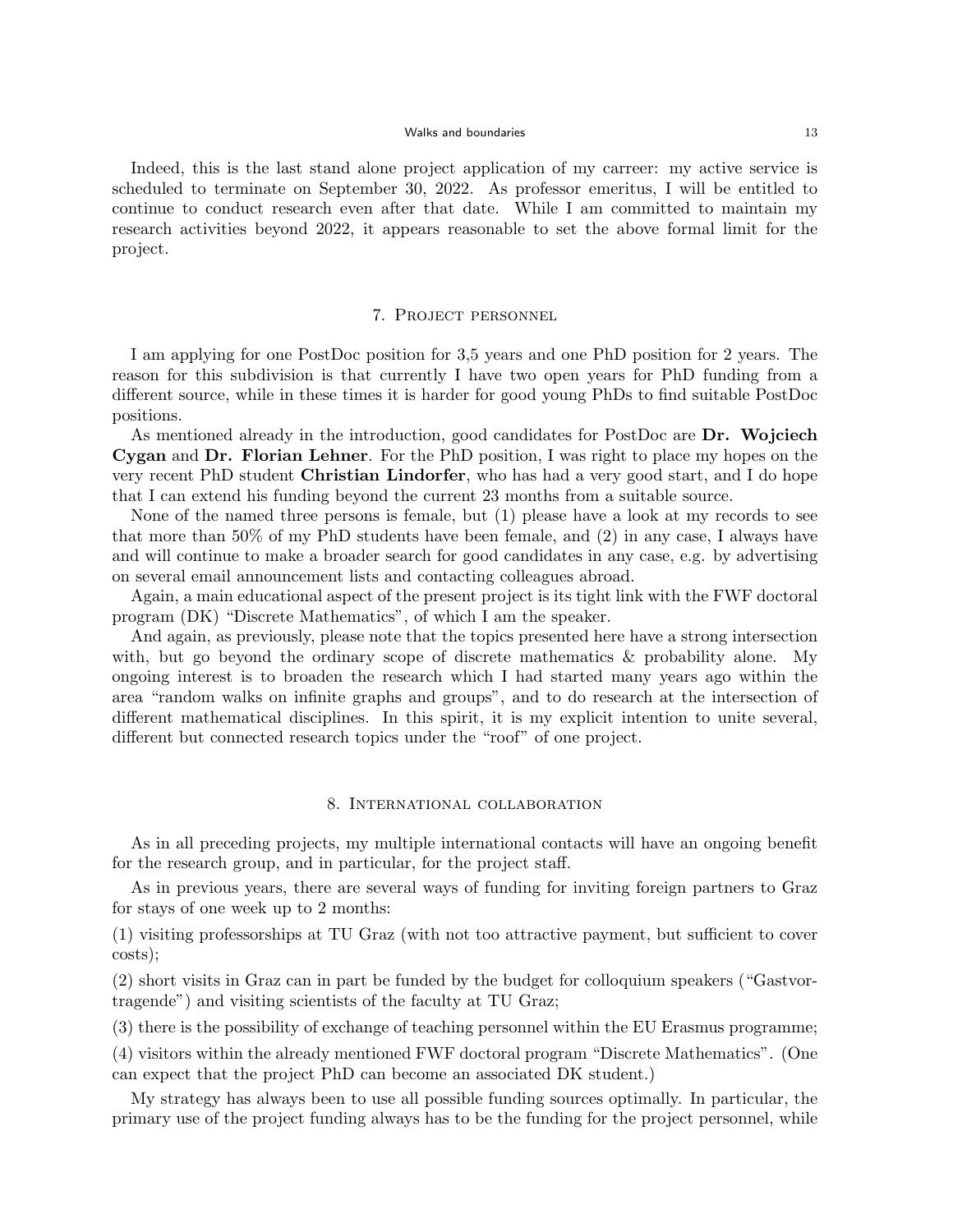so far only very rarely did I use project money for project related conference participations of myself.

Specific international collaborations on the basis of visits of a few weeks in either direction (guests coming to Graz, or project collaborators from Graz going abroad) are again planned for this project. Several international partners were already named above in Section 4. In particular, the following persons from abroad should be part of an exchange within the work on the topics proposed above.

**(I) Alexander Bendikov**, Professor at Wrolaw University, is a very reliable expert in potential theory and a strongly analytic approach to probabilistic issues, with continuously increasing interest in random walk questions. In the last years, we have collaborated on two different topics: (a) the construction of diffusion operators on "strip complexes", in particular treebolic spaces, and the analysis of the associated Brownian motion and potential theory on them, and (b) isotropic Markov processes on ultrametric spaces, the related infinitesimal generators ("hierarchical Laplacian"), its relation with random walks on trees, and the asymptotics of transition probabilities. Alexander Bendikov has visited TU Graz several times, we share 5 joint publications, and I was external referee & examiner for the PhD defense of Bendikov's PhD student WOJCIECH CYGAN  $[C_y]$ , who then came to Graz as a PostDoc. Bendikov's expertise for the present project regards, in particular, topic **A**.

The interaction with Wrocław University is not only limited to Bendikov and Cygan, but also includes the group of **Ewa Damek** and her colleagues, in particular, **Dariusz Buraczewski**.

**(II) Sara Brofferio**, Maître de conférences at Unv. Paris-Sud with habilitation, was a student of mine in Milano in the 1990ies. I was the advisor of her master thesis ("tesi di laurea"). Thereafter she went to Paris, where she became a PhD student of the late Prof. *Martine Babillot.* After that, she came to Graz in the earlier years of this millennium with a EU Curie fellowship before settling in Paris. While not a high frequency publisher, she has a high capacity of doing deep and beautiful mathematical research. We share 4 publications. Regarding the present project, she is a natural collaboration partner for topic **D**, which is at the centre of our common interests.

**(III) Tullio Ceccherini-Silberstein** started with *C ∗* -theory, then became more interested in harmonic analysis and Gelfand pairs associated with discrete structures, and cellular automata under a viewpoint of dynamical systems theory. Furthermore, he has been successfully working on combinatorial group theory, growth of groups, and the interplay between groups and formal languages. On this last issue, we have 3 papers in collaboration. Tullio has authored several research monographs and edited proceedings volumes. He has an amazing number of good international contacts with outstanding mathematicians from many countries. (Only in his own country he is being treated far below his merits)Already in the past, Ceccherini-Silberstein has visited Graz several times. His invaluable input will be important for topic **E**.

**(IV) Sébastien Gouëzel** is an outstanding younger "star" in the field of random walks on discrete groups. He comes from the famous probability & ergodic theory school of Rennes and is now Directeur de recherche CNRS at Université de Nantes. Within a few years, he has completely solved the question of the exact asymptotics of return probabilities for random walks on hyperbolic groups, provided significant new insight concerning the Martin boundary, as well as the asymptotic entropy of those walks, to mention just a few of his important contributions to different fields of current research. We know each other and had some discussions; he visited Graz for a week some years ago. I hope that he will be willing to come again to Graz and / or host some of my collaborators for shorter visits.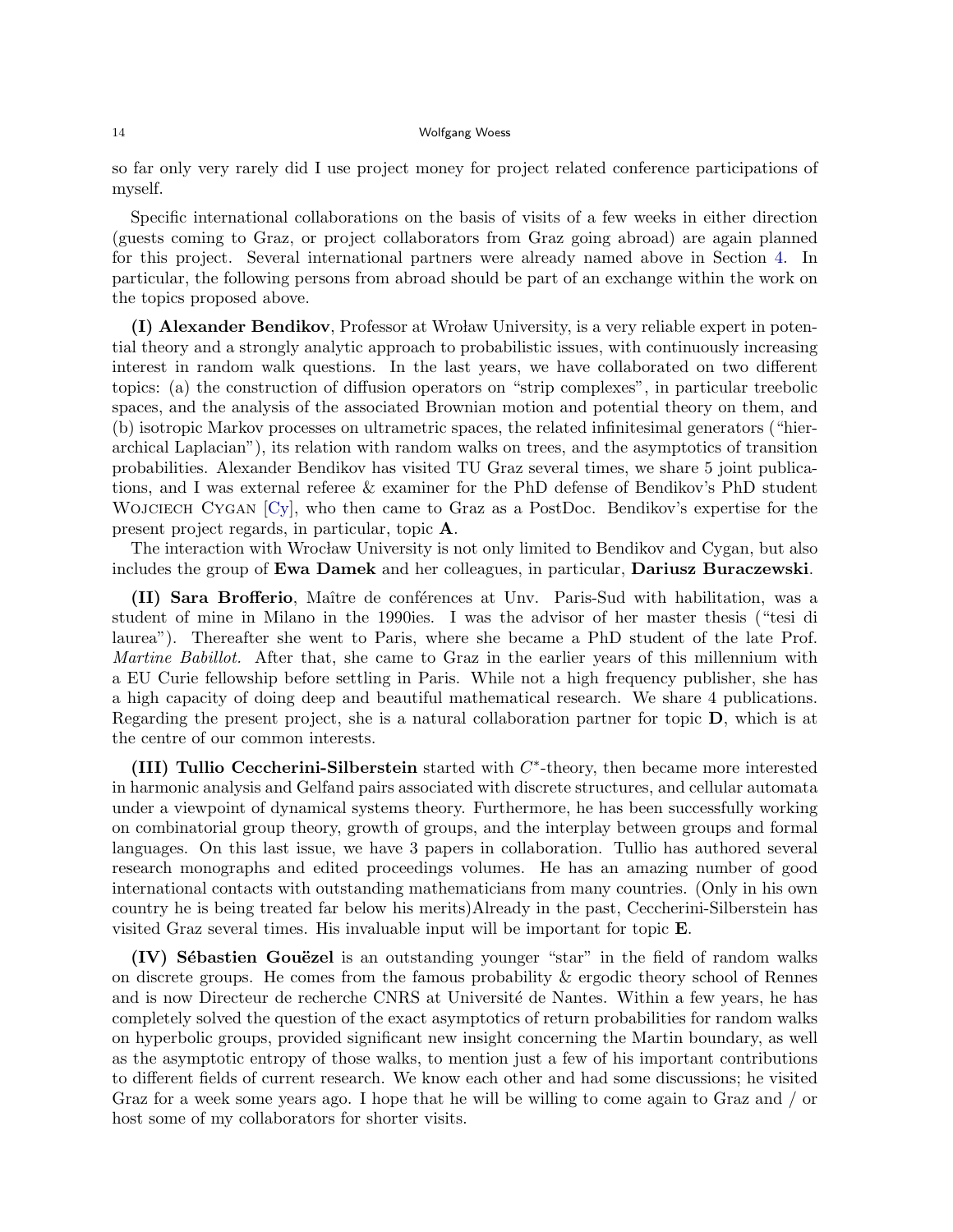#### Walks and boundaries and the state of the state of the state of the state of the state of the state of the state of the state of the state of the state of the state of the state of the state of the state of the state of th

**(V) Vadim A. Kaimanovich** is since many years a partner of the research activities of myself and my group of younger collaborators. Several years ago, he moved from Bremen to the University of Ottawa, Canada. He is the leading expert on Poisson boundary theory and related subjects. His recent work comprises, among other, his measure-theoretic approach to random graphs and collaboration with *Anna Erschler* (another expert in Poisson boundaries and further topics at the interface of geometric group theory and random walks). Also, recently (after more than 10 years) he finally wrote up and published substantial work on Poisson boundaries of random walks on Thompson's group  $F$  – this is related with the very "hot" question of amenability of that group. *Agelos Georgakopoulos* spent some time in Ottawa in between two PostDoc stays in my group, and recently, my PhD student *Johannes Cuno* spent a year in Ottawa after graduating. Kaimanovich and I have 4 joint papers. As outlined, topic **C** is the outcome of discussions with him, and he will be involved in this work.

**(VI) Massimo Picardello** is professor at Universit`a di Roma - Tor Vergata. He is a harmonic analyst. I came in contact with him and Prof. *Alessandro Figa-Talamanca* in the 1980ies via their work on harmonic analysis on free groups. Since 1984 (when I spent a year in Rome), we established an intensive collaboration on Martin boundary theory on trees and related issues. Since then, Picardello's main research topics have been analysis, integral geometry and potential theory on trees. From 1985 to 1994, we published 10 joint papers. In a very recent visit of Massimo to Graz, our collaboration revived very fruitfully. In the present project, this has lead to Topic **D**, and future collaboration should have a positive impact on this project.

**(VII) Laurent Saloff-Coste,** professor at Cornell University, is a prominent and leading figure in current research on random walks on groups, finite Markov chains as well as analysis and potential theory on manifolds, groups and other structures. He has been member of the editorial boards of several top journals, and he is part of the advisory board of the DK "Discrete Mathematics" mentioned above. We have 7 joint papers. Saloff-Coste has come to TU Graz as a visiting professor in 2003. We meet regularly on different occasions. After his long service as the chairman of the Mathematics Department at Cornell University, it has become harder to get him to Graz, but I hope this will be possible in one of the next years. Sending my collaborators to Cornell is highly profitable for them. My PhD student *Johannes Cuno* spent a semester there, and both *Wilfried Huss* and *Ecaterina Sava-Huss* were there for 15 months with an FWF-Schrödinger fellowship, all of them not directly working with, but close to Saloff-Coste. His input will be precious for the entire project.

### 9. Research plan

As stated in the previous project proposal, in mathematical research it is not very common to follow a fixed timetable such as, e.g., in laboratory experiments. But I expect to proceed according to the following, rather logical order.

In the first one and a half or two years, the postdoc research assistant (who could be Wojciech Cygan) will collaborate with myself on topic **A**. Alexander Bendikov will be a very natural external collaboration partner.

The 2 years' PhD position should be filled in the middle of year 2. In case the future PhD student is going to be Ch. Lindorfer: he has already started to work on Topic  $\mathbf{E}$  – at the beginning with funding from a different source which is available at TU Graz, subsequently hopefully within this project.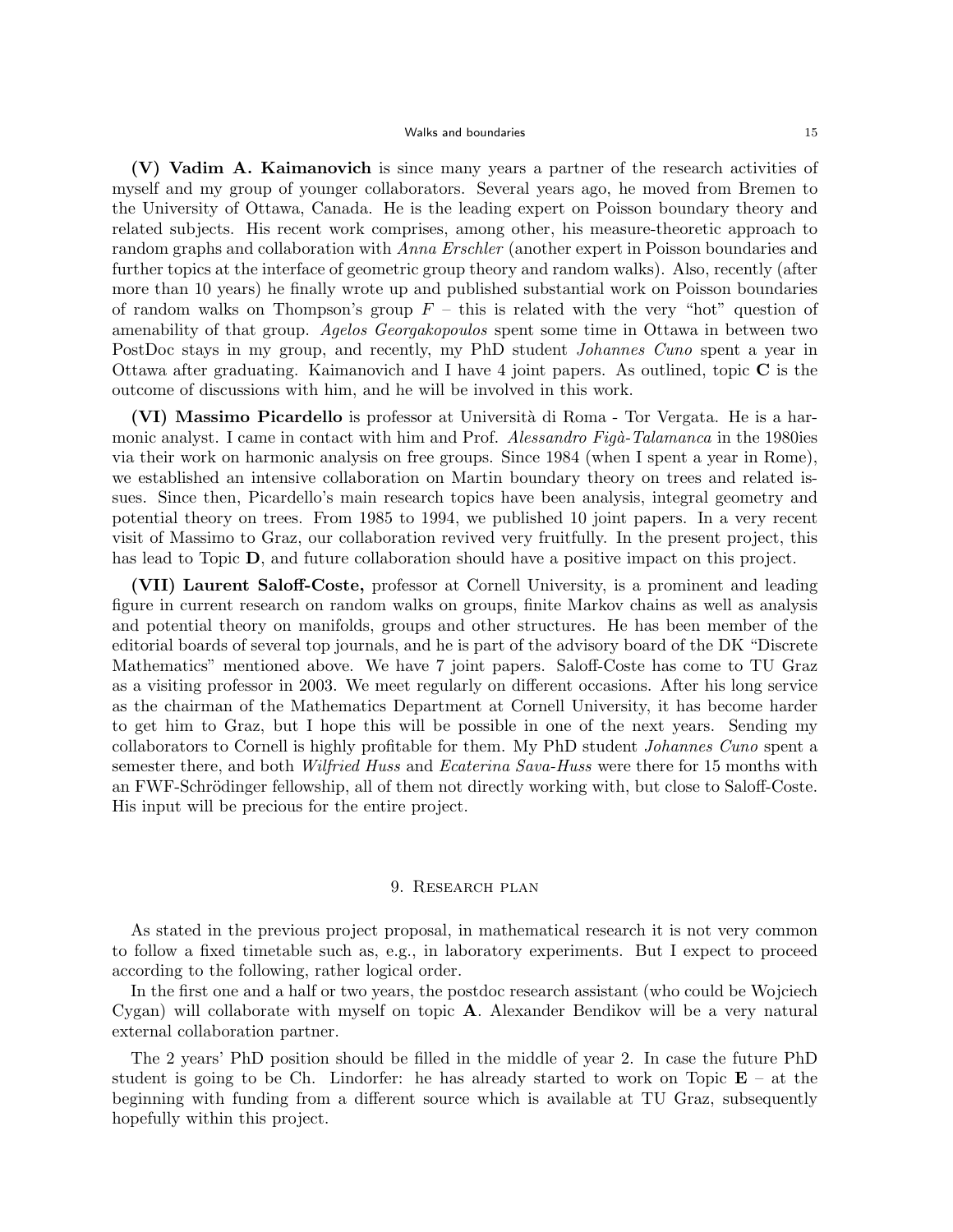Soon after that, Florian Lehner will be back to Graz within the return phase of his Schrödinger fellowship: he would be very suitable for joining in this research and project after that return phase.

Topic **D** would also be well suited for PhD work, and Massimo Picardello will be involved in this phase. The choice which one among **D** and **E** to assign to a doctoral student should depend on the specific abilities and preferences of the chosen one among the candidates for the PhD position.

In the subsequent period, work on Topics **B** and **C** should be attacked by all project team members, interacting with Vadim Kaimanovich, Sara Brofferio and possibly Sébastien Gouëzel, of course including my own input and participation.

In particular, as implied by many previous experiences, the timetable for the work of the PhD student – possibly Ch. Lindorfer, and if so then officially within this project only for his last 2 years – is already following the logical path, by having gotten closely acquainted with the subject. The first 3–4 semesters are also dedicated to fulfilment of the curricular requirements (=courses and seminars) of PhD studies, while in the 2nd and 3rd year the PhD student should get used to attending conferences and – as soon as possible – summer schools and related activities, thus setting foot in the international mathematical community. Towards the end of 2019, or even earlier, one may expect a first publication.

### 10. Importance, impact, dissemintation

Regarding the impact, please see once more the *Statement on the overall impact of the project* in the enclosed *final report* of the preceding project P24028-N18. As in the past, the proposed project will be the backbone of my working group "Structure Theory and Stochastics" at the Institute of Discrete Mathematics of TU Graz, to a much larger extent than the sole employment of a PostDoc and a PhD student. Repeating a previous statement, it will allow this group to maintain its good reputation, which we managed to acquire in the last 15 years, owing greatly to the successive FWF projects, which contributed to the scientific development of a good number of young persons.

Closely linked with the FWF doctoral program (DK) "Discrete Mathematics", it will again be an important part of the good standing and visibility of Mathematics in the universities located in the Austrian region of Styria, primarily in Graz. In particular, the link with the DK is very relevant for the educational aspect of the project work.

As before, dissemination of project results will follow the well-established and efficient habits of the international mathematical community. Postings on *arXiv* guarantee the (green) open access requirements of the FWF in any case and reach the target audience very effectively, well before papers appear in a peer-reviewed journal. Conference talks and poster presentations are a regular part of our activities. Support by the FWF is of course mentioned on all those occasions. The maintenance of web-pages of the project (resp., its publications), of the team members, and also of the institute complete the picture.

### 11. Requested funding

The requested funding is primarily for a PostDoc fellowship for 3,5 years and for a PhD fellowship for two years. The salary costs in the below table are taken from the FWF website.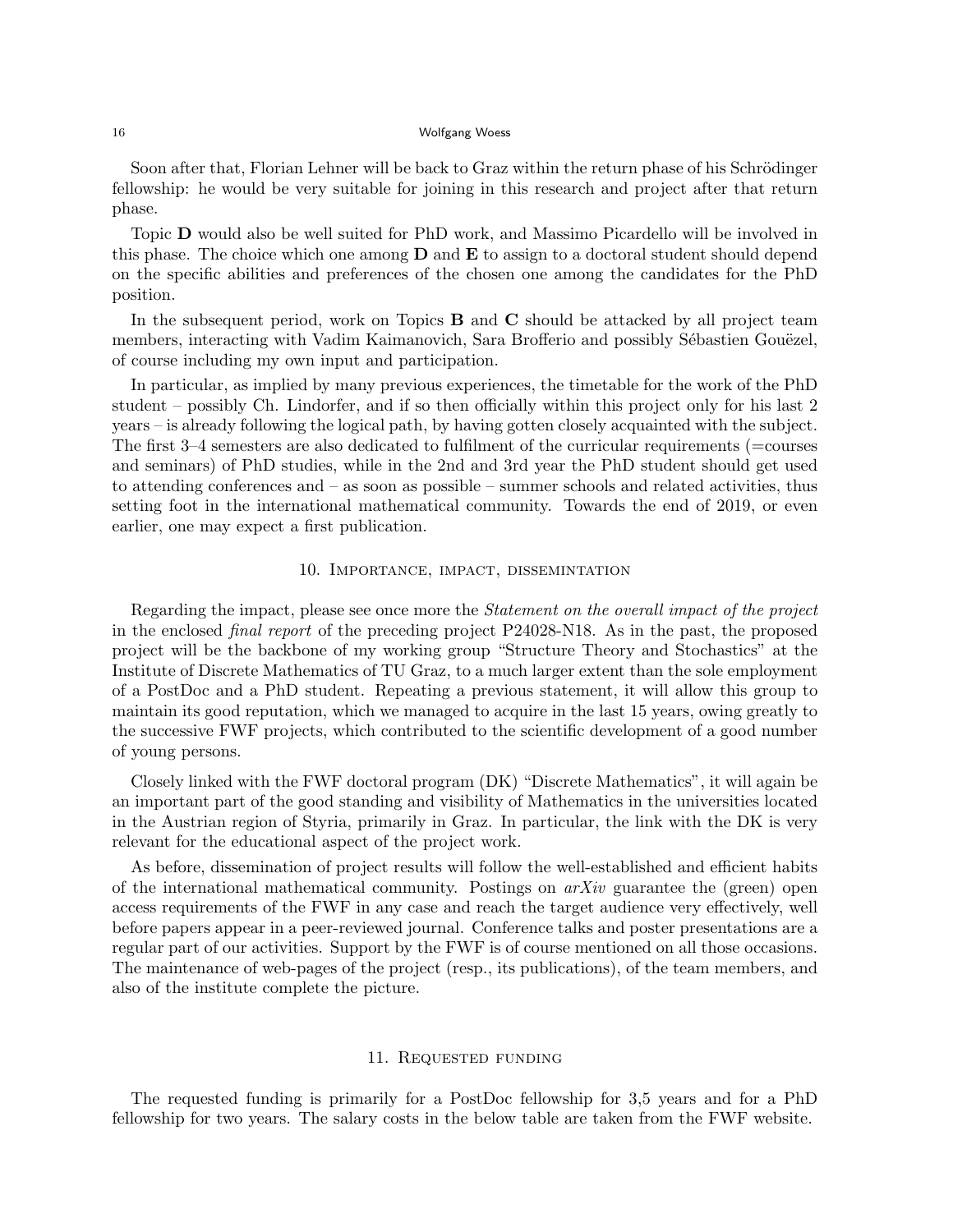#### Walks and boundaries and the state of the state of the state of the state of the state of the state of the state of the state of the state of the state of the state of the state of the state of the state of the state of th

The team members should get opportunities to visit the above-mentioned international partners. I am estimating the costs for an overseas flight at  $800 \in \text{and}$  the daily costs during the stay at 75  $\in$ . Travel costs and daily costs within Europe are estimated at 380  $\in$ , resp. 75  $\in$ , so that for a trip of 10 days amounts to an estimate of 1.550 Euro (overseas), resp. 1.130  $\in$ (Europe).

Again, I also plan to bring the international project partners of Section 8 to Graz, using project funds for periods of 8–12 days for three of them. For participation in conferences by the project PostDoc and PhD, the same estimate leads to  $830 \in$  for 6 days. Participation in summer schools or similar events by the PhD can most likely be funded in good part from different sources.

A visit of Kaimanovich from overseas should take place on an occasion when he is already in Europe. Additional stays should be financed by other sources, following my above-mentioned principle to use all available funding possibilities optimally. Further exchange visits, e.g. involving Sébastien Gouëzel (Nantes) or Massimo Picardello (Rome) should use different funding sources.

The funding of the visitors' stays is computed by taking the sum of the room charge for the most convenient nearby hotel ("Hotel Mobene"), which currently charges 65  $\epsilon$  per night (for TU Graz institutes), plus the official daily allowance of 26,40  $\in$  according to the "Reisegebührenvorschrift des Bundes" (federal reimbursement rule), amounting to a total of 91,40 Euro per day. I am estimating their average travel costs only within Europe at an amount of approximately 380  $\in$ . Thus, a visit of 10 days amounts to estimated costs of 1.294  $\in$ .

|                     | 1st year  | 2nd year  | 3rd year   | $3,5$ th year |
|---------------------|-----------|-----------|------------|---------------|
| PostDoc salaries    | 66.070,00 | 66.070,00 | 66.070,00  | 33.035,00     |
| PhD salary          |           | 18.840,00 | 37.680,00  | 18.840,00     |
| Bendikov to Graz    | 1.294,00  |           |            |               |
| Kaimanovich to Graz |           | 1.294,00  |            |               |
| Brofferio to Graz   |           |           | 1.294,00   |               |
| PostDoc to Ottawa   |           | 1.550,00  |            | 1.550,00      |
| PostDoc to Paris    | 1.130,00  |           |            |               |
| PhD to Rome         |           | 1.130,00  |            | 1.130,00      |
| Conferences         | 830,00    | 830,00    | 1.660,00   | 1.660,00      |
| total $(\epsilon)$  | 69.324,00 | 89.714,00 | 106.704,00 | 56.215,00     |

The timetable outlined in *§*9 and inherent in the following table may of course vary according to the definitive project personnel.

To the sum, by the FWF regulations, 5% unspecified general project costs are added. **Grand total: 338.054,85** e

Wolfgang Woess, Graz, May 2018.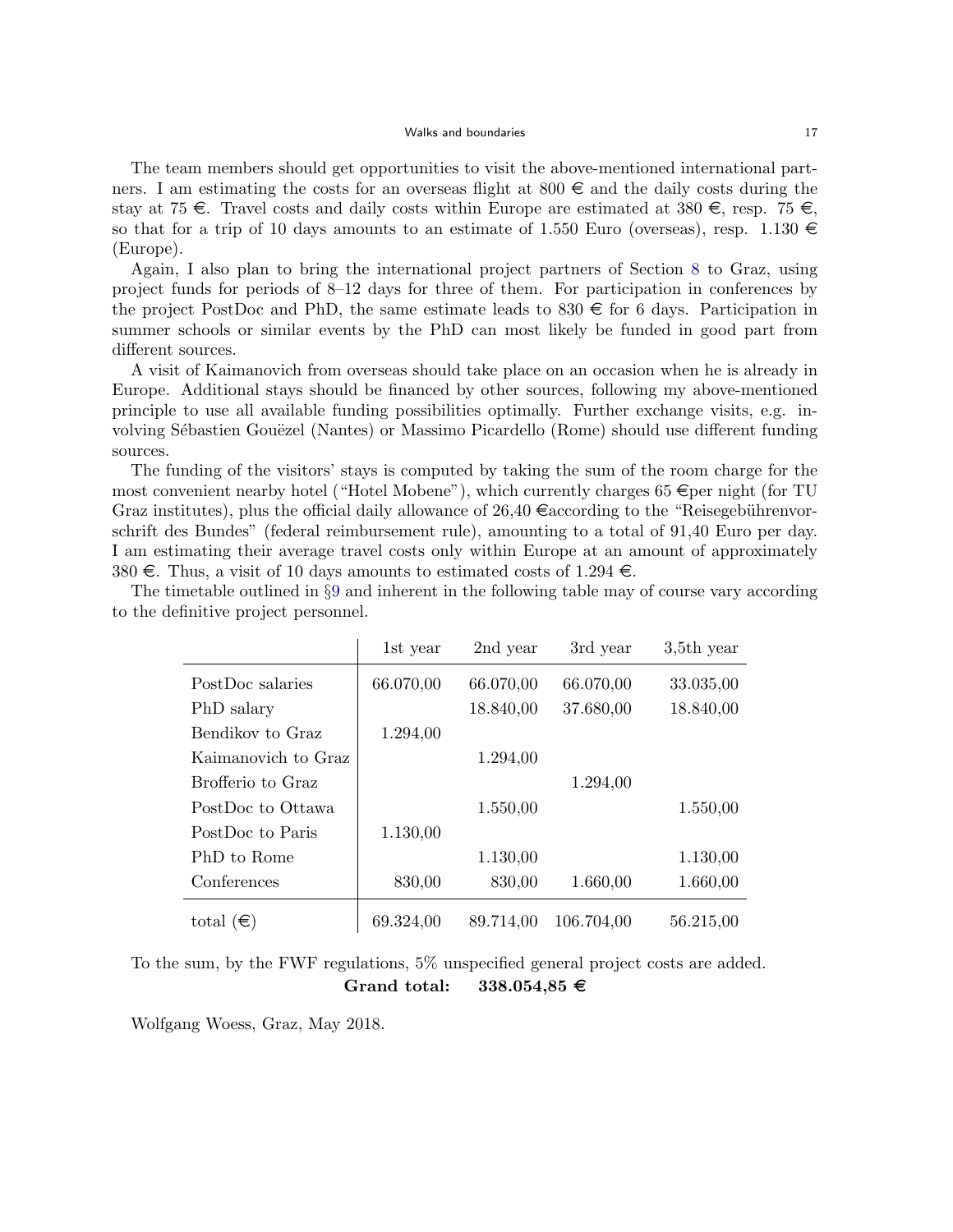### 12. References

- [A-K] Albeverio S., Karwowski, W.: *A random walk on p-adic numbers: generator and its spectrum.* Stochastic Process. Appl. **53** (1994) 1–22.
- [A-J] Alm, S. E., and Janson, S.: *Random self-avoiding walks on one-dimensional lattices,* Comm. Statist. Stochastic Models **6** (1990) 169–212.
- [An] Ancona, A.: *Negatively curved manifolds, elliptic operators, and the Martin boundary,* Ann. of Math. **125** (1987) 495–536.
- [Ao] Aomoto, K.: *Spectral theory on a free group and algebraic curves,* J. Fac. Sci. Univ. Tokyo Sect. IA Math. **31** (1984) 297–318.
- $[B-B-E]$  Babillot, M., Bougerol, Ph., and Elie, L.: *The random difference equation*  $X_n =$  $A_n X_{n-1} + B_n$  *in the critical case*, Ann. Probab. 25 (1997) 478–493.
- [B-D-G-S] Bauerschmidt, R., Duminil-Copin, H., Goodman, J., and Slade, G.: *Lectures on selfavoiding walks.* In *Probability and Statistical Physics in two and more Dimensions* 395–467, Clay Math. Proc. **15**, Amer. Math. Soc., Providence, RI, 2012.
- [B-B-P] Bendikov, A., Braverman, A., and Pike, J.: *Poisson statistics of eigenvalues in the hierarchical Dyson model,* Teor. Veroyatn. Primen. **63** (2018) 117–144.
- [B-C] Bendikov, A., and Cygan, W.: *On the rate of convergence in the central limit theorem for hierarchical Laplacians,* ESAIM: Probability and Statistics, to appear.
- [B-C-W] Bendikov, A., Cygan, W., and Woess, W.: *Oscillating heat kernels on ultrametric spaces,* Journal of Spectral Theory, to appear.
- [B-G-M-S] Bendikov, A., Grigor'yan, Molchanov, S., and Samorodnitsky, G.: *On a class of random perturbations of the hierarchical Laplacian,* Izvestiya Math. **79** (2015) 859– 893.
- [B-G-P-W] Bendikov, A., Grigor'yan, A., Pittet, Ch., and Woess, W.: *Isotropic Markov semigroups on ultrametric spaces,* Russian Math. Surveys **69** (2014) 589–680.
- [B-S-S-W1] Bendikov, A., Saloff-Coste, L., Salvatori, M., and Woess, W.: *The heat semigroup and Brownian motion on strip complexes,* Advances in Mathematics **226** (2011) 992–1055.
- [B-S-S-W2] Bendikov, A., Saloff-Coste, L., Salvatori, M., and Woess, W.: *Brownian motion on treebolic space: escape to infinity,* Revista Matematica Iberoamericana **31** (2015) 935–976.
- [B-S-S-W3] Bendikov, A., Saloff-Coste, L., Salvatori, M., and Woess, W.: *Brownian motion and harmonic functions on treebolic space: positive harmonic functions,* Ann. Institut Fourier (Grenoble) **66** (2016) 1691–1731.
- [Be-M] Benjamini, I., and Müller, S.: *On the trace of branching random walks*, Groups, Geometry, and Dynamics **2** (2012) 231–247.
- [Bo-D-N] Bondarenko, I., D'Angeli, D., and Nagnibeda, T.: *Ends of Schreier graphs and cut-points of limit spaces of self-similar groups,* preprint, arXiv:1601.07587
- [Br] Brofferio, S.: *How a centred random walk on the affine group goes to infinity,* Ann. Inst. H. Poincar´e Probab. Statist. **39** (2003) 371–384.
- [C-R] Candellero, E., and Roberts, M.: *The number of ends of critical branching random walks,* ALEA Lat. Am. J. Probab. Math. Stat. **2** (2015) 55–67 (2015).
- [C] Cartier, P.: *Fonctions harmoniques sur un arbre,* Symposia Math. **9** (1972) 203–270.
- [C-C-F-S-T] Ceccherini-Silberstein, T., Coornaert, M., Fiorenzi, F., Schupp, P. E., and Touikan, N. W. M.: *Multipass automata and group word problems,* Theoret. Comput. Sci. **600** (2015) 19–33.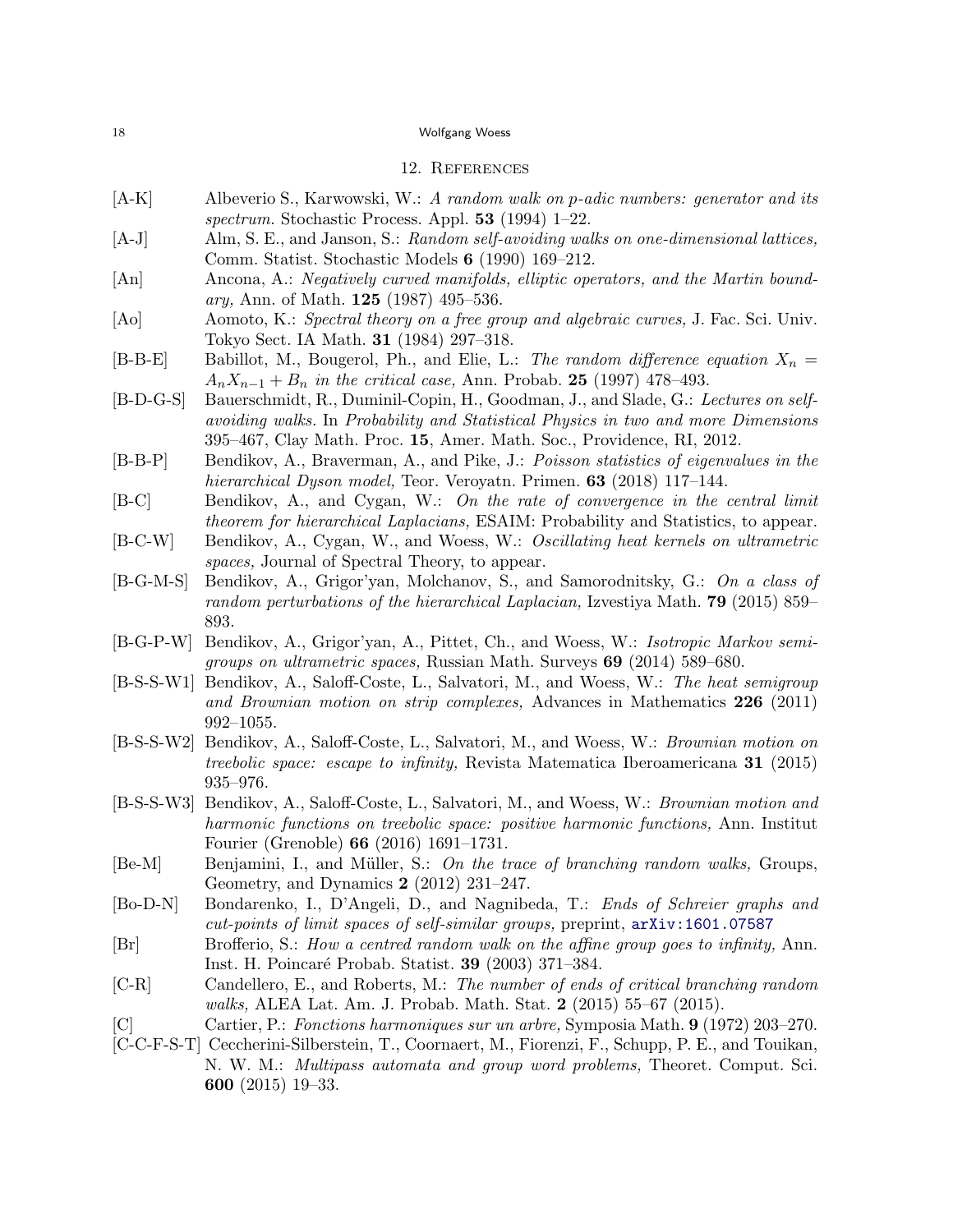- [C-W] Ceccherini-Silberstein, T., and Woess, W.: *Context-free pairs of groups. I Contextfree pairs and graphs*, preprint (2009).
- [C-H-S-T] Chen, J. P., Huss, W., Sava-Huss, E., and Teplyaev, A.: *Internal DLA on Sierpinski gasket graphs,* preprint, arXiv:1702.04017
- [C-C-G-S] Cohen, J. M., Colonna, F., Gowrisankaran, K., and Singman, D.: *Polyharmonic functions on trees,* Amer. J. Math. **124** (2002) 999–1043.
- [C-C-S] Cohen, J. M., Colonna, F., and Singman, D.: *Biharmonic Green functions on homogeneous trees,* Mediterr. J. Math. **6** (2009) 249– 271.
- [Co-Sp] Cooper, J. N., and Spencer, J.: *Simulating a random walk with constant error,* Combinatorics, Probability and Computing **15** (2006) 815–822.
- [Cu-Sa] Cuno, J., and Sava-Huss, E.: *Random walks on Baumslag-Solitar groups,* Israel Journal of Mathematics, to appear.
- [Cy] Cygan, W.: *Asymptotic properties of random walks on the unit grid,* PhD thesis, Univ. Wroław, 2015.
- [Cy-K] Cygan, W., and Kloas, J.: *On recurrence of the multidimensional Lindley process,* Electronic Communications in Probability **23** (2018), 14 pp. arXiv:1707.01714
- [D-G-K-P-R] D. D'Angeli, D., Godin, T., Klimann, I., Picantin, M., and Rodaro, E.: *Boundary action of automaton groups without singular points and Wang tilings,* preprint, arXiv:1604.07736
- [D-G-W] Dawson, D. A., Gorostiza, L. G., and Wakolbinger, A.: *Degrees of transience and recurrence and hierarchical random walks,* Potential Anal. **22** (2005) 305–350.
- [D-S] Duminil-Copin, H., and Smirnov, S.: *The connective constant of the honeycomb lattice equals*  $\sqrt{2 + \sqrt{2}}$ , Ann. of Math. **175** (2012) 1653–1665.
- [Ep] Epstein, D., with Cannon, J. W., Holt, D. F., Levy, S. V. F., Paterson, M., and Thurston, W.: *Word Processing in Groups,* Jones and Bartlett, Boston, MA, 1992.
- [F-S] Fig`a-Talamanca, A., and Steger, T.: *Harmonic analysis for anisotropic random walks on homogeneous trees,* Mem. Amer. Math. Soc. **110** (1994), no. 531.
- [Fu] Furstenberg, H.: *Non-commuting random products,* Trans. Amer. Math. Soc. **108** (1963) 377–428.
- [G-M] Gilch, L., and M¨uller, S.: *Counting self-avoiding walks on free products of graphs,* Discrete Mathematics **340** (2017) 325–332.
- [G-M-P] Gilch, L., M¨uller, S., and Parkinson, J.: *Asymptotic entropy of random walks on Fuchsian buildings and Kac-Moody groups ,* Math. Zeitschrift **285** (2017) 707–738.
- [G] Gouëzel, S.: *Local limit theorem for symmetric random walks in Gromov-hyperbolic groups,* J. Amer. Math. Soc. **27** (2014) 893–928.
- [H-L] Hueter, I., and Lalley, S.: *Anisotropic branching random walks on homogeneous trees,* Probab. Theory Related Fields **116** (2000) 57–88.
- [H-S] Huss, W., and Sava, E.: *Transience and recurrence of rotor-router walks on directed covers of graphs,* Electronic Communications in Probability **17** (2012) 1–13; *♯*P41.
- [K-V] Kaimanovich, V. A., and Vershik, A. M.: *Random walks on discrete groups: boundary and entropy,* Ann. Probab. **11** (1983) 457–490.
- [K-W] Kaimanovich, V. A., and Woess, W.: *Boundary and entropy of space homogeneous Markov chains,* Ann. Probab. **30** (2002) 323–363.
- [K1] Kigami, J.: *Dirichlet forms and associated heat kernels on the Cantor set induced by random walks on trees,* Advances in Mathematics **225** (2010) 2674–2730.
- [K2] Kigami, J.: *Transitions on a noncompact Cantor set and random walks on its defining tree,* Ann. Inst. Henri Poincar´e Probab. Stat. **49** (2013) 1090–1129.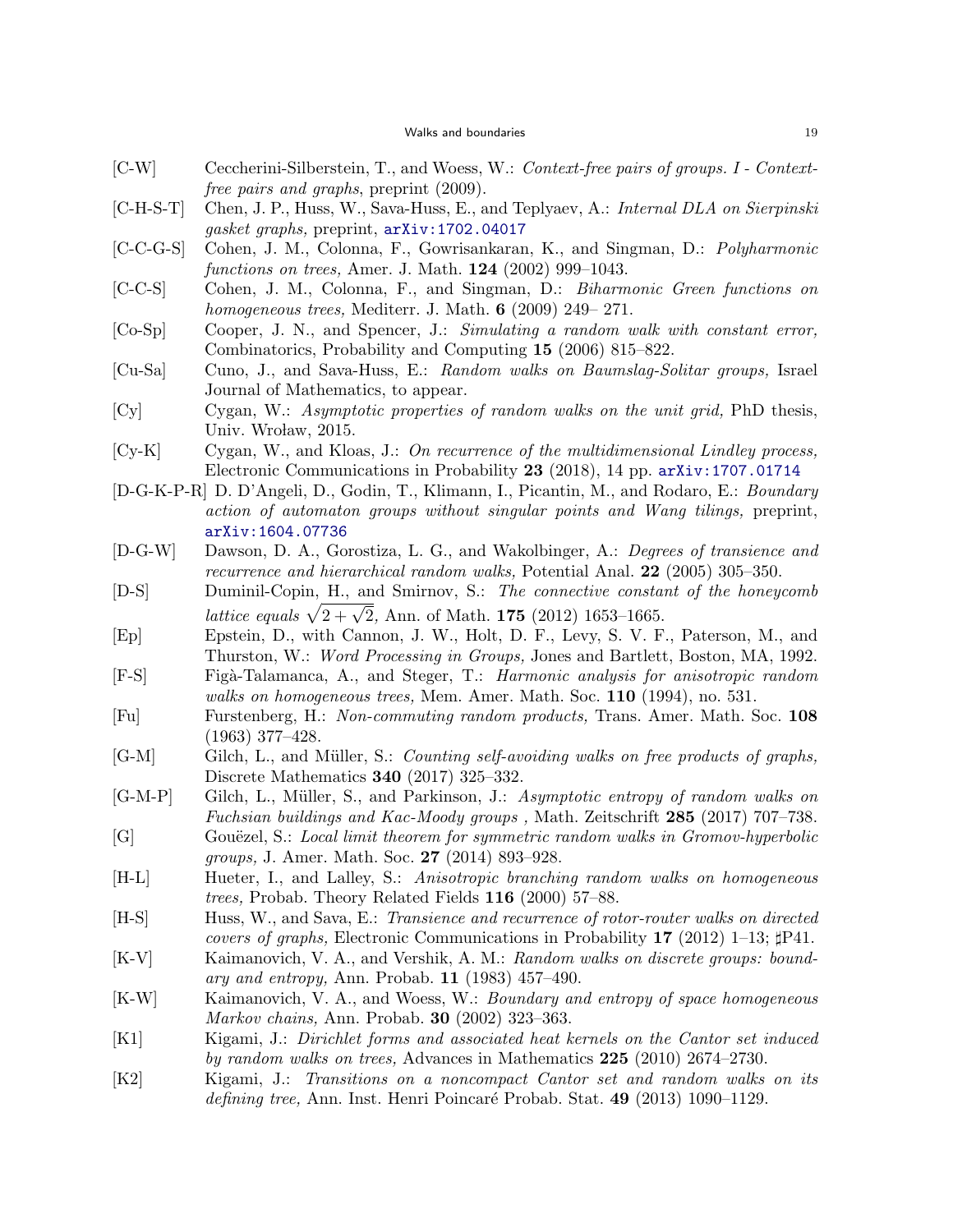| 20            | Wolfgang Woess                                                                                                                                                                                                                          |
|---------------|-----------------------------------------------------------------------------------------------------------------------------------------------------------------------------------------------------------------------------------------|
| $[K-W]$       | Kloas, J., and Woess, W.: Multidimensional random walk with reflections, Stochas-<br>tic Processes and Appl., to appear.                                                                                                                |
| [Ko]          | Kochubei, A. N.: Pseudo-differential Equations and Stochastics over non-<br>Archimedian Fields. Monographs and Textbooks in Pure and Applied Mathematics<br>244, Marcel Dekker, New York, 2001.                                         |
| [Li]          | Liggett, T.: Branching random walks and contact processes on homogeneous trees,<br>Probability Theory and Related Fields 106, 495-519 (1996).                                                                                           |
| $[M-S]$       | Madras, N., and Slade, G.: The Self-avoiding Walk, Probability and its Applica-<br>tions, Birkhäuser, Boston, MA, 1993.                                                                                                                 |
| $[Mu-S1]$     | Muller, D. E., and Schupp, P. E.: Groups, the theory of ends and context-free<br><i>languages</i> , J. Comput. System Sc. 26 (1983) 295-310.                                                                                            |
| $[Mu-S2]$     | Muller, D. E., and Schupp, P. E.: The theory of ends, pushdown automata, and<br>second-order logic, Theoret. Comput. Sci. 37 (1985) 51-75.                                                                                              |
| $[P-B]$       | Pearson, J., and Bellisard, J.: Noncommutative riemannian geometry and diffusion<br>on ultrametric Cantor sets, J. Noncommut. Geometry 3 (2009) 447-480.                                                                                |
| $[P-W1]$      | Peigné, M., and Woess, W: Stochastic dynamical systems with weak contractivity<br>properties, I. Strong and local contractivity. With a chapter featuring results of<br><i>Martin Benda</i> , Colloquium Math. <b>125</b> (2011) 31-54. |
| $[P-W2]$      | Peigné, M., and Woess, W: Stochastic dynamical systems with weak contractivity<br>properties, II. Iteration of Lipschitz mappings, Colloquium Math. $125$ (2011) 55–81.                                                                 |
| $[Pi-W]$      | Picardello, M. A., and Woess, W.: On boundary representations of $\lambda$ -harmonic and<br>polyharmonic functions on trees, in preparation.                                                                                            |
| [Po]          | Popov, S. Yu.: Frogs and some other interacting random walks models, in Discrete<br>Random Walks, 277–288, Assoc. Discrete Math. Theor. Comput. Sci., Nancy, 2003.                                                                      |
| [S]           | Sava, E.: A note on the Poisson boundary of lamplighter random walks, Monatshefte<br>Math. $159$ (2010) 379-396.                                                                                                                        |
| $[R-Z]$       | Rodriguez-Vega, J. J., and Zúñiga-Galindo, W. A.: Taibleson operators, p-adic<br>parabolic equations and ultrametric diffusion, Pacific J. Math. 237 (2008) 327-347.                                                                    |
| [T]           | Taibleson, M. H.: Fourier Analysis on Local Fields, Princeton Univ. Press, 1975.                                                                                                                                                        |
| $[Te-W]$      | Telcs, A., and Wormald, N.: <i>Branching and tree indexed random walks on fractals</i> ,<br>J. Appl. Probab. <b>36</b> (1999) 999-1011.                                                                                                 |
| $[Th-W]$      | Thomassen, C., and Woess, W.: Vertex-transitive graphs and accessibility, J. Com-<br>binatorial Th., Ser. B. 58 (1993) 248-268.                                                                                                         |
| [V]           | Vladimirov, V. S.: Generalized functions over the field of p-adic numbers. (Russian)<br>Uspekhi Mat. Nauk 43 (1988) 17–53. English translation in Russian Math. Surveys<br>43 (1988) 19-64                                              |
| $[\text{Wi}]$ | Wiegel, G: The relation between quenched and annealed Lyapunov exponents in<br>random potential on trees, Stochastic Processes and Appl., to appear.                                                                                    |
| [W1]          | Woess, W.: Context-free languages and random walks on groups, Discrete Math. 67<br>$(1987)$ 81–87.                                                                                                                                      |
| [W2]          | Woess, W.: Denumerable Markov Chains - Generating Functions, Boundary The-<br>ory, Random Walks on Trees, EMS Textbooks in Mathematics, European Mathe-<br>matical Society Publishing House, 2009.                                      |
| [W3]          | Woess, W.: Context-free pairs of groups. II - Cuts, tree sets, and random walks,<br>Discrete Mathematics $312$ (2012) 157-173.                                                                                                          |
| [Z]           | Zeilberger, D.: Self-avoiding walks, the language of science, and Fibonacci numbers,<br>J. Statist. Plann. Inference 54 (1996) 135–138.                                                                                                 |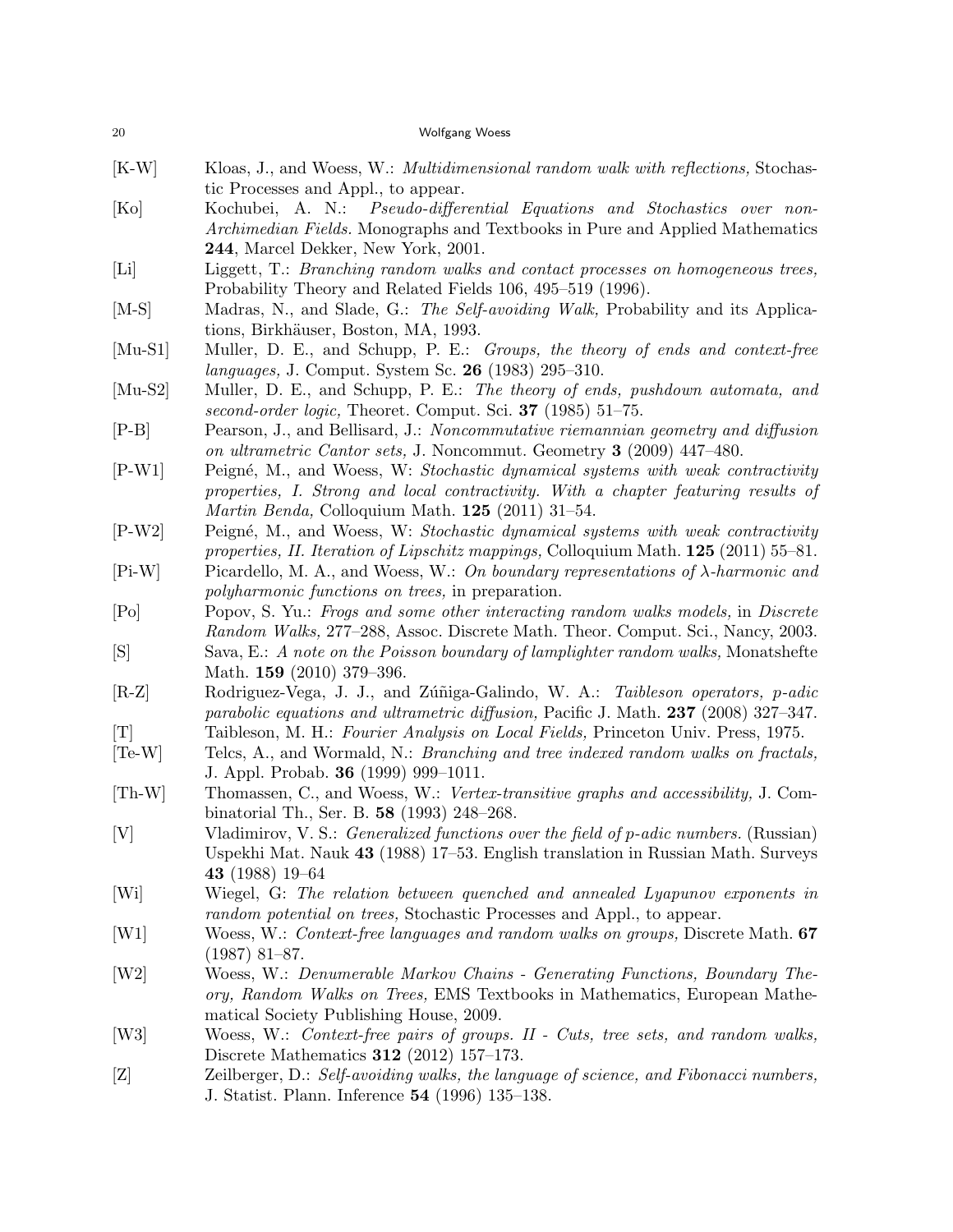#### Walks and boundaries 21

## 13. Curriculum vitae and publications of Wolfgang Woess http://www.math.tu-graz.ac.at/~woess/

## **1) Research topics**

Random walks on infinite graphs and groups — discrete potential theory — boundary theory and harmonic functions — random processes and harmonic functions on strip complexes and ultrametric spaces — stochastic dynamical systems in discrete time — structure of infinite graphs, groups, and formal languages

## **2) Education and employment**

Born in Vienna (Austria) 23 July 1954.

Studies of Mathematics at the Technical University of Vienna and the Universities of Munich and Salzburg.

1978: Diploma (*≡* Master) degree in Mathematics at the Technical University of Vienna.

1980: Ph. D. in Matematics at the University of Salzburg (supervisor: Peter Gerl).

1980–81: Research grant at the University of Salzburg.

1982–88: University assistant (Assistant professor) at the Institute of Mathematics and Applied Geometry of the Montanuniversität Leoben (Austria).

1984–85: on leave, research fellowship (sponsored by the Italian CNR) at the Department of Mathematics of the University of Rome (research group of A. Figà-Talamanca).

1985: "Habilitation" in Mathematics at the University of Salzburg.

1987: Biennial prize (Förderungspreis) of the Austrian Mathematical Society.

1988–1994: Associate professor for Mathematical Analysis at the University of Milan (Italy).

1994–1999: Full professor of Probability and Statistics at the University of Milan (Italy) and (1998–1999) at the second University of Milan.

Since September 1999: Full professor of Mathematics at the Technical University of Graz.

Throughout the years: visiting professorships at various universities, e.g. Cornell Univ., Institut Poincaré, Univ. Sydney, Univ. Rome-I, Univ. Tours, ...

## **3) Organisational duties and activities**

1990–1999: Associate Editor of the journal "Circuits, Systems and Signal Processing"

2000–2003: secretary of the Austrian Mathematical Society  $(OMG)$ 

2005– : Head of the committee for doctoral studies at TU Graz.

2007–2013: Member of the Senate of TU Gra z(2013 – : substitute member).

2009–2018: Chairman of the regional section of Styria of the Austrian Mathematical Society.

Throughout the years: (co-)organisation of several conferences, e.g. at Schrödinger Institute (Vienna), Cortona (Italy), Mainz (Germany), TU Graz, Judenburg (Austria), Rome, ...

## **4) Most important externally funded projects**

*A. Asymptotic Properties of Random Walks on Graphs*

FWF (Austrian Science Fund) Projekt Nr. P15577-N05, 1.10.2002 – 15.7.2006

*B. Internal Diffusion Limited Aggregation on Non-Homogeneous Structures* EU Marie Curie PostDoc fellowship HPMF-CT-2002-02137, 1.3.2003 – 31.8.2004 *Fellow:* Dr. Sara Brofferio

*C. Random Walks, Random Configurations, and Horocyclic Products* FWF (Austrian Science Fund) Projekt Nr. P19115-N18, 1.10.2006 – 31.3.2011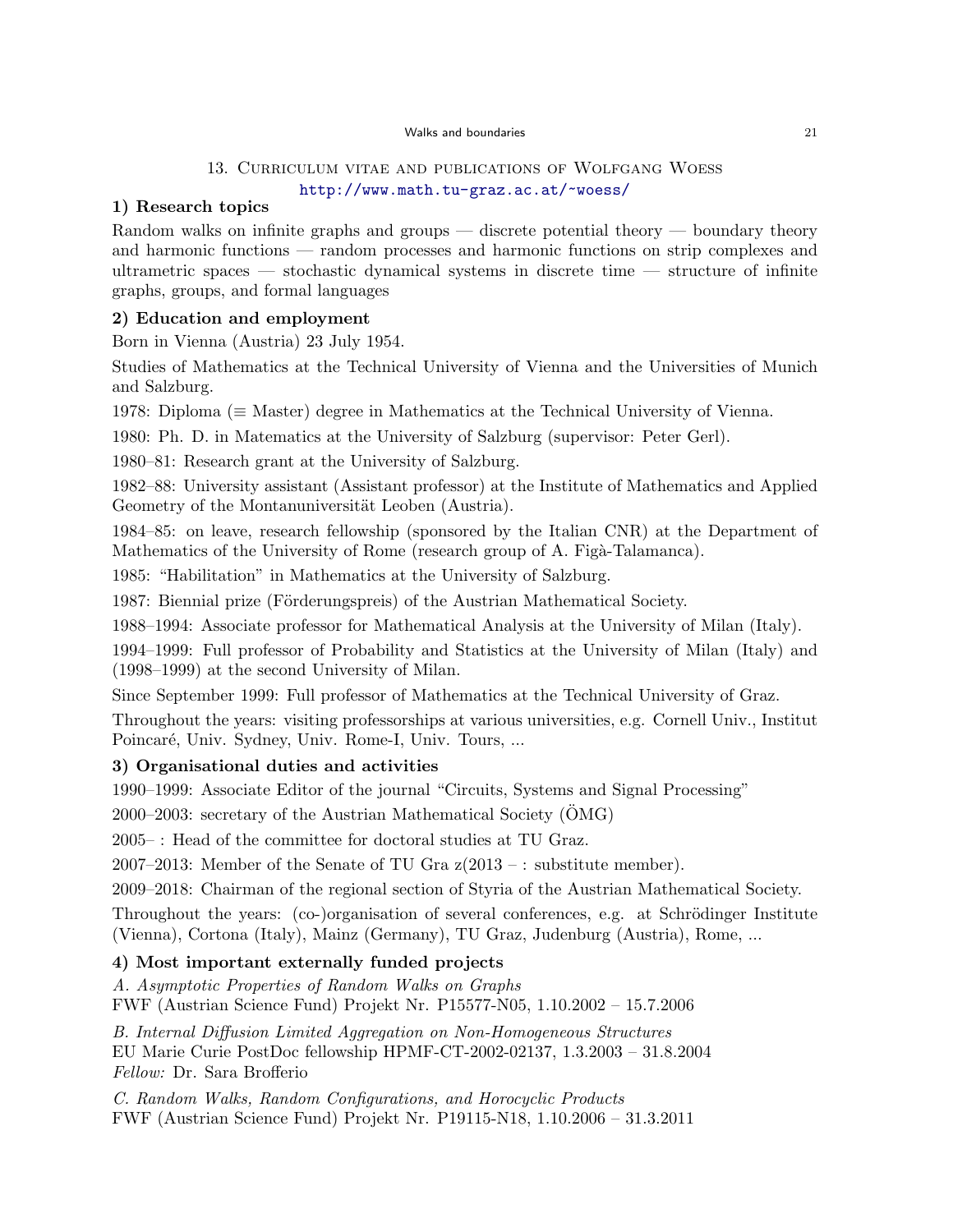*D. Asymptotic Behaviour of Random Walks and Branching Random Walks on Free Products* Doc fForte PhD grant of the Austrian Academy of Sciences, 1.4.2010 – 1.4.2012 *Grant recipient:* Elisabetta Candellero, *Grant supervisor:* Prof. Wolfgang Woess

*E. Hyperbolic Structures in Stochastics, Graph Theory, and Topology* FWF (Austrian Science Fund) Projekt Nr. P24028-N18, 15.5 – 14.9.2012 and 15.4.2013 – 14.11.2017

*F. Doctoral Program "Discrete Mathematics"* FWF Doktoratskolleg Nr. W1230-N13 1.5.2010 – 31.12.2014 (phase 1) & 1.1.2015–31.12.2018 (phase 2) & forthcoming evaluation for phase 3. *DK speaker:* Prof. Wolfgang Woess

11 faculty members from TU Graz and the Universities of Graz and Leoben, 20 PhD students.

In addition, there were an FWF Schrödinger return fellowship (2001–2004), an FWF individual fellowship (2006–2009) and two DFG fellowships (2007–2009 and 2009–2010), for all of which Woess was the grant supervisor.

## **5) Publications since 2011**

Peer reviewed research papers

[1] A. Bendikov, L. Saloff-Coste, M. Salvatori and W. Woess: *The heat semigroup and Brownian motion on strip complexes,* Advances in Mathematics **226** (2011) 992–1055.

[2] M. Peign´e and W. Woess: *Stochastic dynamical systems with weak contractivity properties, I. Strong and local contractivity. With a chapter featuring results of Martin Benda,* Colloquium Math. **125** (2011) 31–54.

[3] M. Peign´e and W. Woess: *Stochastic dynamical systems with weak contractivity properties, II. Iteration of Lipschitz mappings,* Colloquium Math. **125** (2011) 55–81.

[4] S. Brofferio, M. Salvatori and W. Woess: *Brownian motion and harmonic functions on Sol(p,q),* Internat. Math. Research Notes (IMRN) **22** (2012) 5182–5218.

[5] T. Ceccherini-Silberstein and W. Woess: *Context-free pairs of groups. I - Context-free pairs and graphs,* European J. Combinatorics **33** (2012) 1449–1466.

[6] W. Woess: *Context-free pairs of groups. II - Cuts, tree sets, and random walks,* Discrete Mathematics **312** (2012) 157–173.

[7] A. Bendikov, A. Grigor'yan, Ch. Pittet and W. Woess: *Isotropic Markov semigroups on ultrametric spaces,* Uspekhi Mat. Nauk **69** (2014) 3–102. English original in Russian Math. Surveys **69** (2014) 589–680.

[8] A. Bendikov, L. Saloff-Coste, M. Salvatori and W. Woess: *Brownian motion on treebolic space: escape to infinity,* Revista Matematica Iberoamericana **31** (2015) 935–976.

[9] J. Parkinson and W. Woess: *Regular sequences and random walks in affine buildings,* Ann. Institut Fourier (Grenoble) **65** (2015) 675–707.

[10] T. Boiko and W. Woess: *Moments of Riesz measures on Poincar´e disk and homogeneous tree – a comparative study,* Expositiones Math. **33** (2015) 353–374.

[11] A. Bendikov, L. Saloff-Coste, M. Salvatori and W. Woess: *Brownian motion on treebolic space: positive harmonic functions,* Ann. Institut Fourier (Grenoble) **66** (2016) 1691–1731.

Peer reviewed research papers to appear, resp. under revision

[12] A. Bendikov, W. Cygan and W. Woess: *Oscillating heat kernels on ultrametric spaces,* Journal of Spectral Theory, to appear.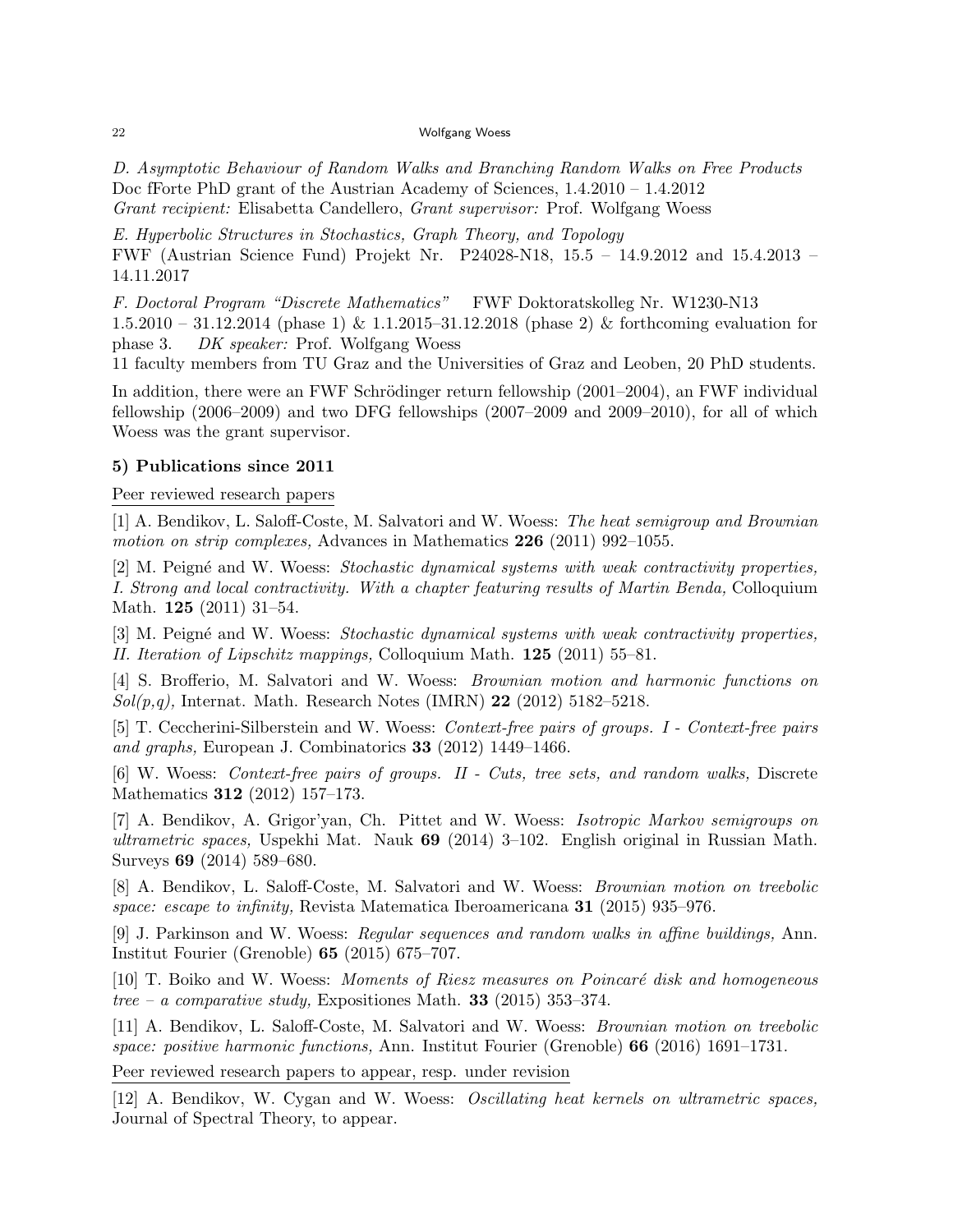[13] J. Kloas and W. Woess: *Multidimensional random walk with reflections,* Stochastic Processes Appl., to appear.

[14] T. Hirschler and W. Woess: *Comparing entropy rates on finite and infinite rooted trees,* IEEE Trans. Information Theory, to appear.

Research papers submitted for peer review

[15] M. A. Picardello and W. Woess: *Boundary representations of λ-harmonic and polyharmonic functions on trees,* submitted.

[16] M. A. Picardello and W. Woess: *Multiple boundary representations of λ-harmonic functions on trees,* submitted.

Other publications

[17] W. Woess: *On the duality between jump processes on ultrametric spaces and random walks on trees,* unpublished manuscript (2012); arXiv:1211.7216. (This material has been merged into [7], but this version is different in a few points.)

[18] W. Woess: *What is a horocyclic product, and how is it related to lamplighters ?,* Internat. Math. Nachrichten of the Austrian Math. Soc. **224** (2013) 1–27. (An expository article.)

### **6) Ten publications considered most important, prior to 2011**

(In order to avoid repetitions from the above list, this only contains publications prior to 2011!)

[A] W. Woess: *Nearest neighbour random walks on free products of discrete groups,* Bollettino Unione Mat. Italiana **5-B** (1986) 691–982.

[B] P. M. Soardi and W. Woess: *Amenability, unimodularity, and the spectral radius of random walks on infinite graphs,* Math. Zeitschrift **205** (1990) 471–486.

[C] C. Thomassen and W. Woess: *Vertex-transitive graphs and accessibility,* J. Combinatorial Th., Ser. B. **58** (1993) 248–268.

[D] D. I. Cartwright, V. A. Kaimanovich and W. Woess: *Random walks on the affine group of local fields and of homogeneous trees,* Ann. Institut Fourier (Grenoble) **44** (1994) 1243–1288.

[E] W. Woess: *Random Walks on Infinite Graphs and Groups,* Cambridge Tracts in Mathematics **138**, Cambridge University Press, 334+xi pages, 2000. Paperback re-edition 2008.

[F] V. A. Kaimanovich and W. Woess: *Boundary and entropy of space homogeneous Markov chains,* Ann. Probab. **30** (2002) 323–363.

[G] S. Brofferio and W. Woess: *Green kernel estimates and the full Martin boundary for random* walks on lamplighter groups and Diestel-Leader graphs, Annales Inst. H. Poincaré (Prob. & Stat.) **41** (2005) 1101–1123.

[H] F. Lehner, M. Neuhauser and W. Woess: *On the spectrum of lamplighter groups and percolation clusters,* Mathematische Annalen **342** (2008) 69–89.

[I] L. Bartholdi, M. Neuhauser and W. Woess: *Horocyclic products of trees,* J. European Math. Society **10** (2008) 771–816.

[J] W. Woess: *Denumerable Markov Chains - Generating Functions, Boundary Theory, Random Walks on Trees,* EMS Textbooks in Mathematics, European Mathematical Society Publishing House, xviii+351 pages, 2009.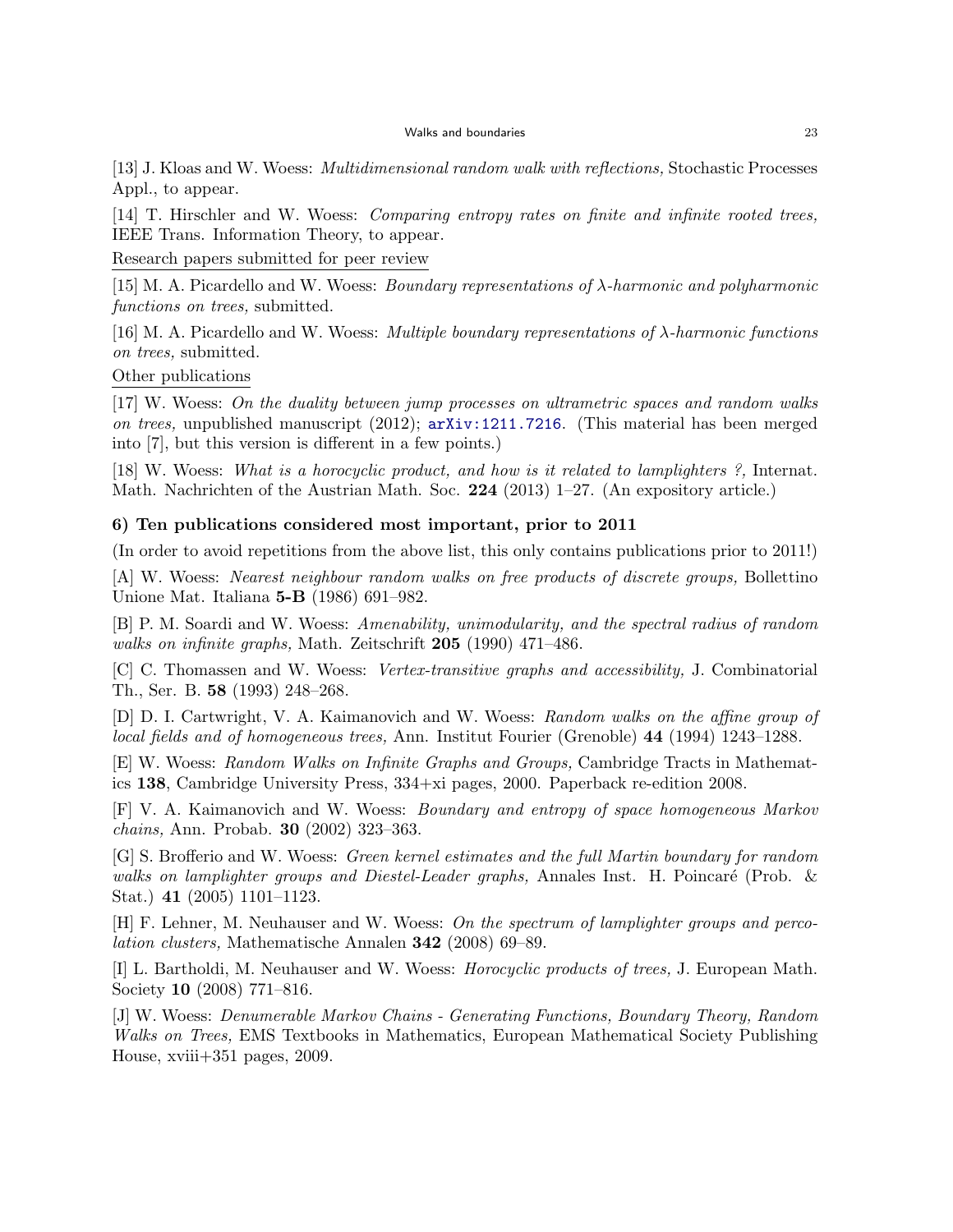## 14. Curriculum vitae and publications of Florian Lehner http://www.florian-lehner.net/

*Dr. Florian Lehner is a possible candidate for the PostDoc position. Please do not confound him with Assoc. Prof. Dr. Franz Lehner.*

## **1) Research topics**

Infinite graphs

Games on graphs

Connections between groups and graphs

Random structures and probabilistic methods

## **2) Education and Studies**

born 23.6.1984 in Linz (Upper Austria). School eduaction in Linz.

Diploma Programme: Electrical Engineering, Graz University of Technology, 2004–2005. Changed his major to mathematics after one year.

Bachelor Programme: Technical Mathematics, Graz University of Technology, 2005–2008.

Master Programme: Mathematical Computer Science, Graz University of Technology, 2008– 2011

PhD: Mathematics and Scientific Computing, Graz University of Technology, 2011–2014. PhD thesis: *Symmetry breaking in graphs and groups* Associated member of the DK Discrete Mathematics. Graduation with highest distinctions "sub auspiciis Praesidentis"

## **3) Employment**

University assistant (pre PhD), Graz University of Technology, Institute of Geometry, 2011– 2015.

University assistant (PostDoc), University of Hamburg, Department of Mathematics, 2015–2017. Research fellow (FWF Schrödinger fellowship), University of Warwick, Department of Mathematics, 2017–

## **4) Awards**

CMSA Student Prize 2013, awarded for the best student presentation at the 37ACCMCC conference in Perth.

Promotio sub auspiciis praesidentis (PhD graduation under the auspices of the Austrian president) 2015.

(Highest level of distinction for study performance in Austria, awarded for passing all final exams starting from secondary education with distinction.)

Exzellenzstipendium (excellence grant) 2015, awarded by the Austrian ministry of science for outstanding study performance.

Studienpreis der OMG 2015, awarded by the Austrian Mathematical Society for outstanding ¨ dissertations in mathematics, only one award in 2015.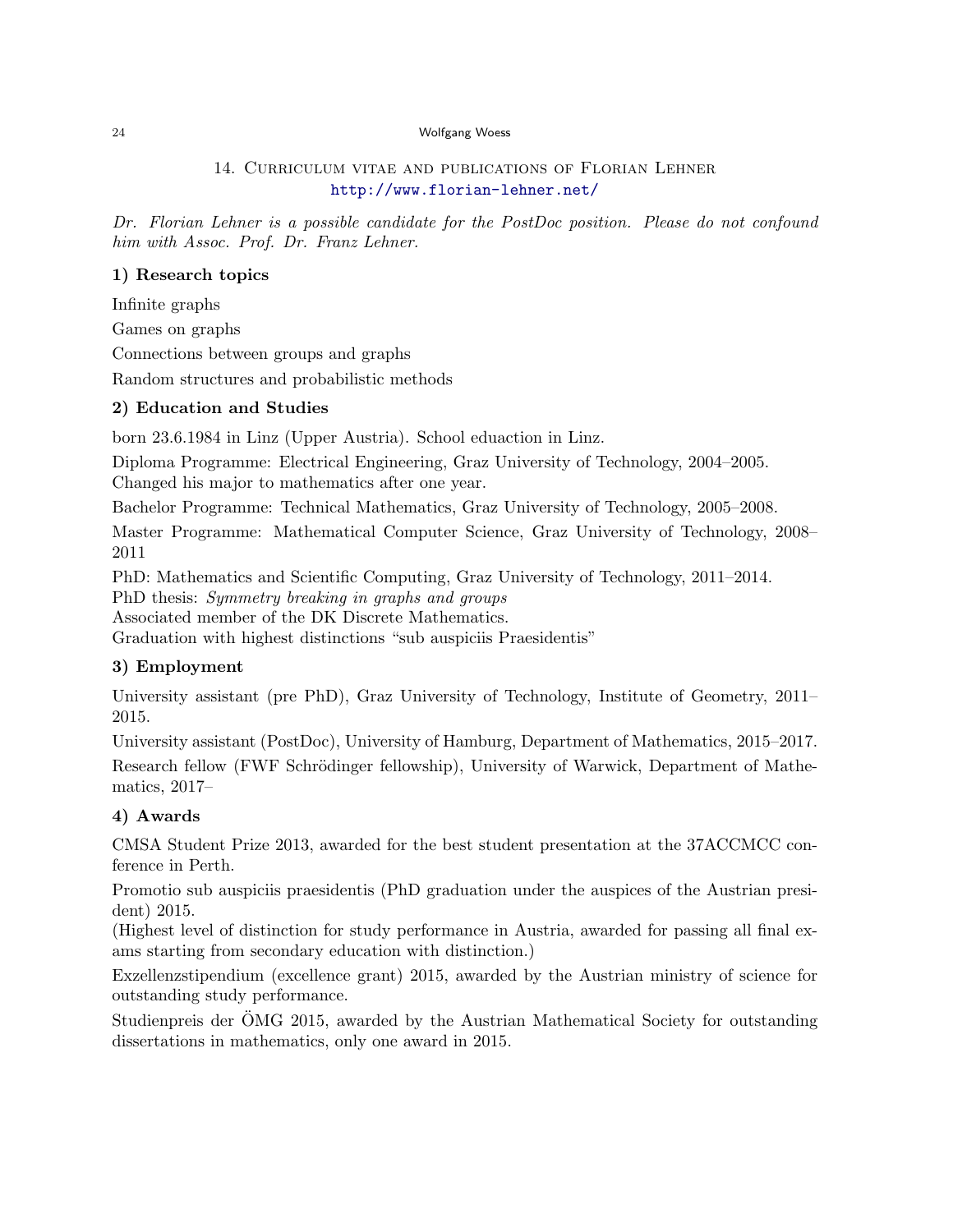## **5) Publications**

## Peer reviewed research papers

[1] F. Lehner: *Random colorings and automorphism breaking in locally finite graphs,* Combinatorics, Probability and Computing **22** (2013) 885–909.

[2] F. Lehner: *On spanning tree packings of highly edge connected graphs,* Journal of Combinatorial Theory B **105** (2014) 93–126.

[3] J. Cuno, W. Imrich and F. Lehner: *Distinguishing graphs with infinite motion and nonlinear growth,* Ars Mathematica Contemporanea **7** (2014) 201–213.

[4] W. Imrich, R. Kalinowski, F. Lehner and M. Pilsniak: *Endomorphism breaking in graphs*, Electronic Journal of Combinatorics **21** (2014), research paper *♯*16.

[5] F. Lehner and R. G. Möller: *Local finiteness, distinguishing numbers and Tucker's conjecture*, Electronic Journal of Combinatorics, **22** (2015), research paper *♯*19.

[6] F. Lehner: *Distinguishing graphs with intermediate growth,* Combinatorica **36** (2016) 333– 347.

[7] M. Hamann, F. Lehner and J. Pott: *Etending cycles locally to Hamilton cycles,* Electronic Journal of Combinatorics, **23** (2016), research paper *♯*49.

[8] T. Boiko, J. Cuno, W. Imrich, F. Lehner and C. E. van de Woestijne: *The Cartesian product of graphs with loops,* Ars Mathematica Contemporanea **11** (2016) 1–9.

[9] M. Hellmuth and F. Lehner: *Fast factorization of Cartesian products of (directed) hypergraphs,* Theoretical Computer Science **615** (2016) 1–11.

[10] F. Lehner: *Pursuit evasion on infinite graphs,* Theoretical Computer Science A **655** (2016) 30–40.

Peer reviewed research papers to appear

[11] F. Lehner and S. Wagner: *Maximising the number of independent sets in connected graphs,* Graphs and Combinatorics, to appear.

[12] F. Lehner: *Breaking graph symmetries by edge colourings,* Journal of Combinatorial Theory B, to appear.

[13] N. Bowler, J. Erde, P. Heinig, F. Lehner and M. Pitz: *A counterexample to the reconstruction conjecture for locally finite trees,* Bulletin of the London Mathematical Society, to appear.

Research papers submitted for peer review

[14] F. Lehner and C. Temmel: *Clique trees of infinite locally finite chordal graphs,* preprint (2013).

[15] N. Bowler, J. Erde, P. Heinig, F. Lehner and M. Pitz: *Non-reconstructible locally finite graphs,* preprint (2016).

[16] J. Carmesin, F. Lehner and R. G. Möller: *On tree-decompositions of one-ended graphs*, preprint (2017).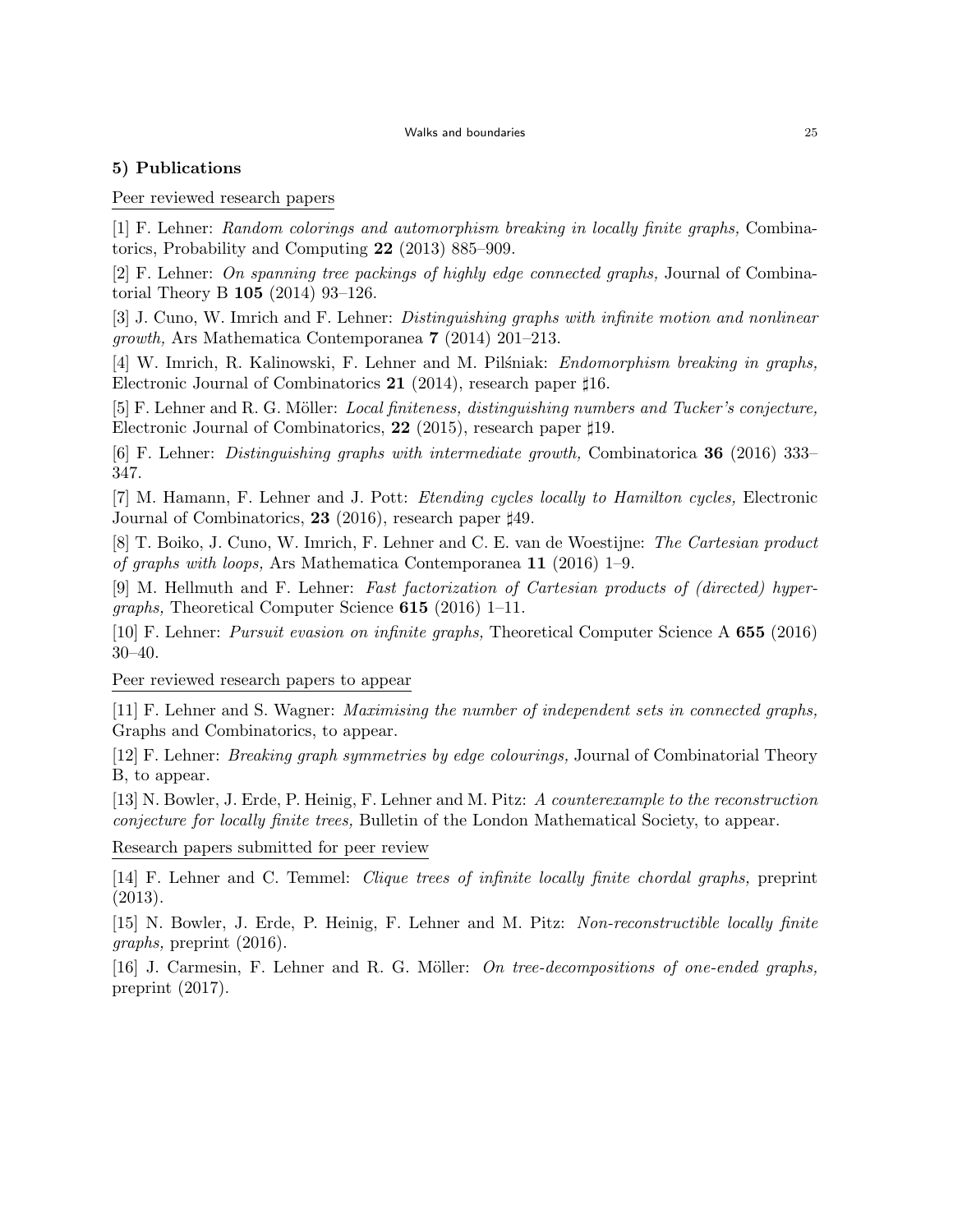## 15. Curriculum vitae and publications of Wojciech Cygan http://www.math.uni.wroc.pl/~cygan/

*Dr. Wojciech Cygan is a possible candidate for the PostDoc position.*

## **1) Research topics**

Random walks and discrete subordination

Probability and analysis on ultrametric spaces

Convolution semigroups of probability measures on R *d*

Properties of paths of Lévy processes in  $\mathbb{R}^d$ 

## **2) Education and Studies**

born 29.12.1986 in Opole (Poland). School education in Opole.

 $2006-2011$  studies of Mathematics at Wrocław University (Poland) (diploma = master 2011).

2011–2015 PhD studies at Wrocław University (advisor: A. Bendikov).

PhD thesis: *Asymptotic properties of random walks on the unit grid*

2015 PhD with distinction.

## **3) Employment**

since October 2015 assistant professor (adiunkt) at the Institute of Mathematics of Wrocław University, on leave:

2015-2017 research fellowship (Post-doc) at the Institute of Discrete Mathematics of Graz University of Technology (research group of W. Woess, funded by FWF, NAWI Graz).

since October 2017 research assistant (wissenschaftlicher Mitarbeiter) at the Institute of Mathematical Stochastics of TU Dresden (group of R. Schilling).

## **4) Awards**

The master thesis *Asymptotic of the Green function for subordinated random walk* was awarded by the Polish Mathematical Society in the national competition for the best student work in applied mathematics and probability theory.

June 2013: one month scholarship sponsored by German Academic Exchange Service (DAAD). 2012–2014: scholarship for outstanding PhD students, Wrocław University.

## **5) Publications**

Peer reviewed research papers

[1] A. Bendikov and W. Cygan: *Alpha-stable random walk has massive thorns,* Colloquium. Math. **138** (2015) 105–129.

[2] A. Bendikov and W. Cygan: *On massive sets for subordinated random walks,* Math. Nachr. **288** (2015) 841–853.

[3] W. Cygan and T. Grzywny: *Heat content for convolution semigroups,* J. Math. Anal. Appl. **446** (2017) 1393–1414

[4] W. Cygan, W., T. Grzywny and B. Trojan: *Asymptotic behaviour of densities of unimodal convolution semigroups,* Trans. Amer. Math. Soc. **369** (2017) 5623–5644.